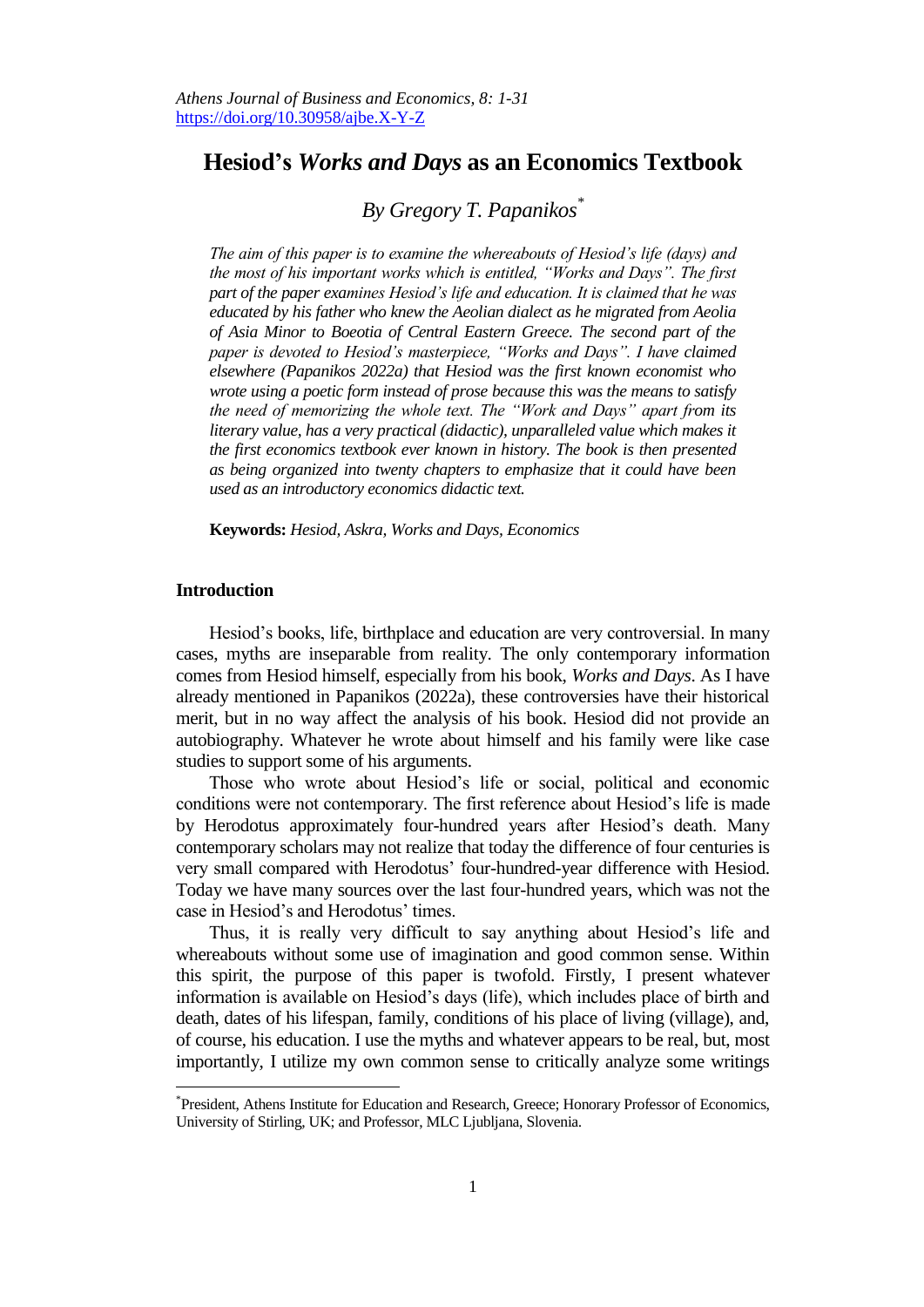about these issues considered far from truth. Secondly, I briefly list all publications which in the past were allegedly associated with his name, but I extensively present only one, which is of my interest here: Hesiod's book of *Works and Days*.

There are many ways to present *Works and Days*. Researchers of Hesiod's *Works and Days* have concentrated on a few verses, upon which wrote entire papers or even books. These works contain information about his life as well as his village. What is of interest in this work here is that economic historians and historians of economic thought have cited Hesiod's *Works and Days*. Those considered as most important were critically reviewed by Papanikos (2022a).

In addition, many scholars have analyzed *Works and Days* as a whole from many perspectives such as philosophy, political science, literature, linguistics, education, etc. However, I do not know any economist who presented the entire book as an economics textbook. My approach here considers the entire manuscript as an economics textbook. I have organized *Works and Days* into twenty chapters, which I think will make sense to an economist. This method keeps the flow of the book (lines), the same as in the original. I briefly present each "chapter" by making specific references to contemporary economic analyses if needed. This is not the best way of presenting Hesiod's important contributions to economic analyses. A better method could be used, which would consist of re-organizing the material of the book according to specific themes which are relevant to what contemporary economists can feel familiar and comfortable with. This latter method is not applied here.

As mentioned above, my approach here is to use all available information, but most importantly to use an economist's common sense which might not be the same as the one which has been employed by classicists and even by some economic historians of the ancient world. To explain what I mean, many writers have presented Hesiod as being a poor farmer and shepherd living in a barren village of Boeotia and the Muses inculcated him to start writing about the *Works and Days*. A cursory reading of the *Works and Days* and knowing the geography of Hesiod's village and the number of people he employed in his farm (if what he describes as a farm business is his own, which most probably is the one that lead to the quarrel with his brother), then common sense tells us that: (a) Hesiod's village was and is very productive; (b) his property was very large, and would still be considered very large even with today's standards of land ownership in the area; and (c) Hesiod was very well educated. These are some of the stylized facts which this paper aims at explaining, using the information derived primarily from *Works and Days*, my own common sense, and in some cases, my own experiences even though it sounds awkward, but I think it is not.

The paper is organized into seven sections, including this introduction. The next section looks at Hesiod's scatter information on his life. Section three speculates on Hesiod's education. Section four examines Hesiod's village economy of the eighth century BCE or even earlier. Section five briefly presents what has been allegedly said that Hesiod wrote and section six presents his masterpiece on *Works and Days* in twenty different parts called "chapters," which is consistent with the economic ideas discussed in each one of them. Conclusions are given in the last section.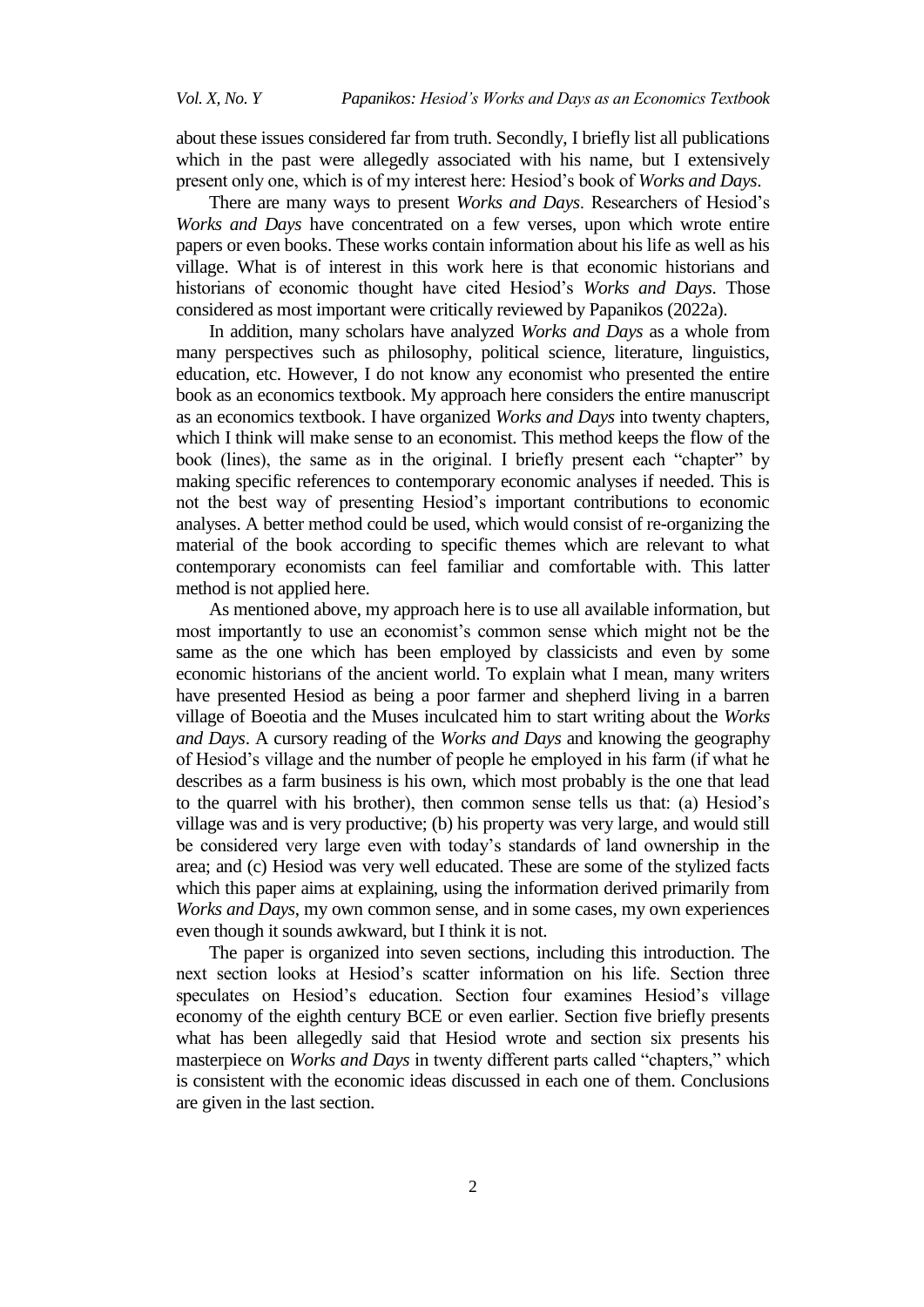#### **Hesiod's Life**

l

Hesiod lived almost three thousand years ago from a time that no other work has survived that could have provided some evidence on Hesiod's life and/or the economic, social and political conditions in his area. The only other written work of the period is Homer's *Iliad* and *Odyssey<sup>1</sup>* . Therefore, we know nothing about Hesiod from any contemporary source apart from his own autobiographical notes in the *Works and Days*. Thus, all writers of Hesiod's life including his place of origin have relied on Hesiod himself or from writers who wrote about him a few centuries, or even more than a millennium, later. In this section, I will talk about a number of issues which have created their own literature on Hesiod. Specifically, I will talk about Hesiod's: (a) family migration; (b) birthplace; (c) lifespan and death; and (d) family. I devote a separate section of this paper to talk about Hesiod's village economy.

# *The Migration of Hesiod's Parents to Askra*

The first controversy starts with Hesiod's father. Hesiod himself stated that his father (and most probably his mother) migrated from the town of Kyme in Asia Minor and settled in Askra<sup>2</sup>, a small village in the area of Boeotia located in the central-eastern mainland of Greece, close to Athens. According to Hesiod himself in *Works and Days*, his father<sup>3</sup>,

| came, some time ago, here, through a long sea-trip,     | ὄς ποτε καὶ τῆδ' ἦλθε, πολύν διὰ πόντον ἀνύσσας,    |
|---------------------------------------------------------|-----------------------------------------------------|
| leaving behind the Aeolic Kyme, in a black ship,        | Κύμην Αιολίδα προλιπών, έν νηι μελαίνη              |
| not to avoid richness and wealth,                       | ούκ άφενος φεύγων ούδε πλοῦτόν τε και ὄλβον,        |
| but the dreadful poverty, which Zeus gives to men       | άλλὰ κακὴν πενίην, τὴν Ζεὺς ἄνδρεσσι δίδωσιν·       |
| and next to Helikonos, in a deplorable town, settled,   | νάσσατο δ' ἄγχ' Έλικῶνος ὀιζυρῆ ἐνὶ κώμη,           |
| Askra, bad in the winter, terrible in the summer, never | "Άσκρη, χεῖμα κακῆ, θέρει ἀργαλέη, οὐδέ ποτ' ἐσθλῆ. |
| good.                                                   | $[635-640]$                                         |

Proclus, a Neo-Platonist philosopher of the fifth century CE, gave a reason of the family migration: their debt. It is not clear though whether he left to avoid the debt payment and/or to find a better place to repay the debt.

The reason that his father had chosen Askra is not known either and one can speculate that Hesiod's father had known the area from his previous seafaring as a merchant. The problem with this explanation is that Askra is relatively far away from the sea. It is quite possible that his father was the son of some old migrants who left central Greece in the ninth century BCE and settled in Asia Minor and therefore he knew the area or even he inherited some property. Alternatively, he found a piece of land to buy and then through hard work increased the size of it so

<sup>&</sup>lt;sup>1</sup>I have examined in Papanikos (2021a, 2021b) some issues which relate to these two great ancient works.

 $2$ According to the Lexicon (p. 140) by Hesychius from the fifth century CE, Askra means fruitless oak (se[e https://bit.ly/3z30E61\)](https://bit.ly/3z30E61), which might be the reason why many scholars considered Hesiod's village as being very poor. The truth is that the oak trees in Askra were and are very productive. For the only thing that we are sure today is whether Hesiod's description of his village was really true or was an overdramatization of the scarcity problem as explained in Papanikos (2022c).

<sup>&</sup>lt;sup>3</sup>I translated into English all quotes from ancient Greek texts cited in this paper.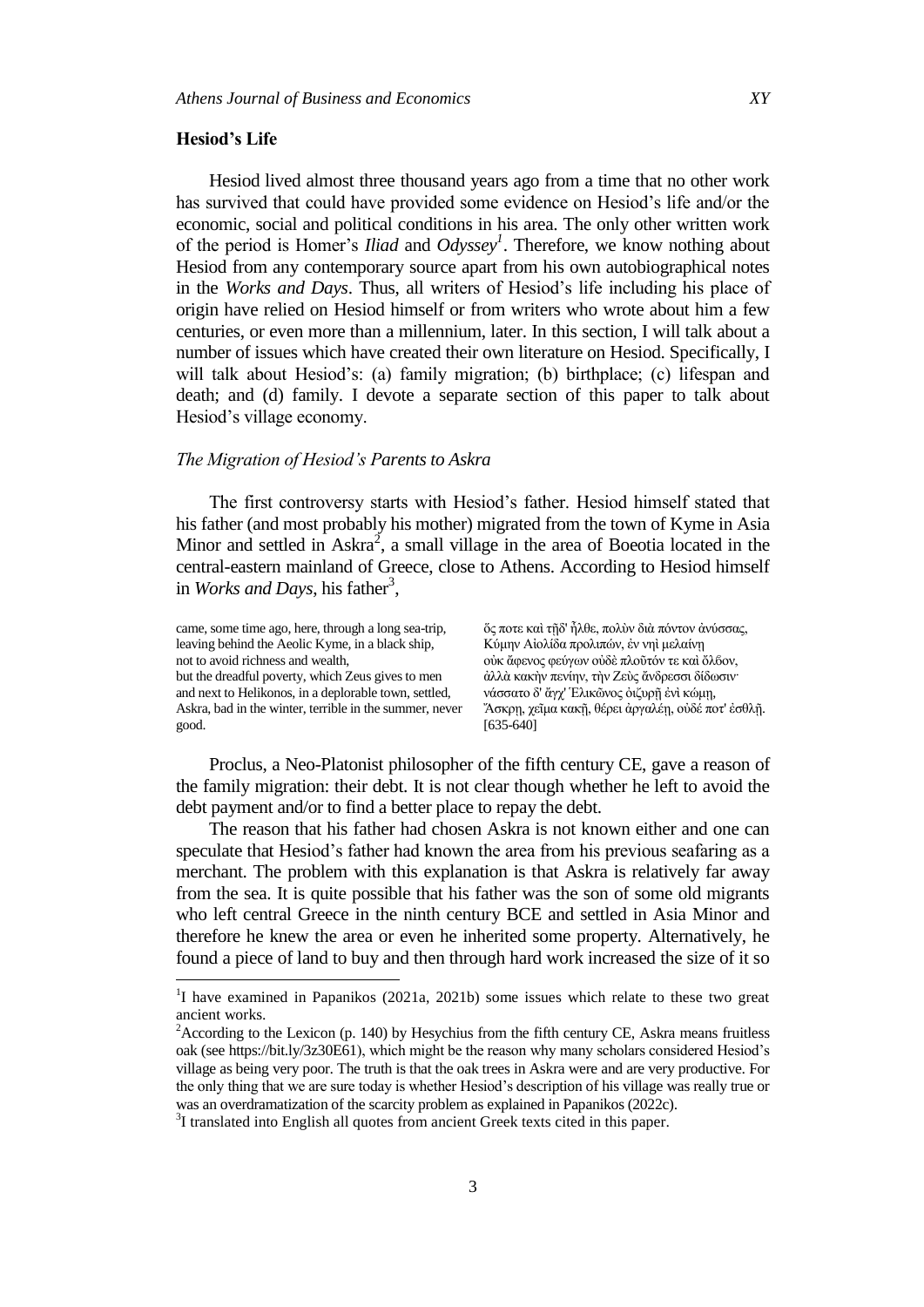much so as to divide it into two pieces and leave them as inheritance to two of his sons. The area is not as infertile as Hesiod depicted in his book as this is further discussed below. In other words, Hesiod's father returned to his ancestors' homeland. Nothing is known about his mother.

In the *Works and Days* there is a reference to his ancestors as coming from an aristocratic family: *δῖον γένορ* [299] which can be another reason why his father decided to migrate from Aeolia once he went bankrupt. The family might had felt ashamed from the forced lower status. This is reinforced by Hesiod's statement mentioned above that his father left because he was not rich and lacked wealth. This also supports all those who consider wealth (profits) as determining class structure and is contrary to what many (economic) sociologists, like Max Weber and Karl Polanyi, have argued: that status was affected by non-economic characteristics and it was an objective by itself. By the way, fair wealth accumulation as a human objective is an integral part of the *Works and Days*. Selfsufficiency and avoiding famine are the minimum objectives of any family contemporary to Hesiod.

### *Birthplace*

 $\overline{a}$ 

Hesiod does not mention whether he was born in Askra or migrated with his family from Asia Minor. In *Souda*, a lexicon-encyclopedia of the tenth century CE, there is a reference to Hesiod that he was born in the city of Kyme in Asia Minor and migrated with his father and mother to Askra in his youth.

One might assume that Hesiod was born in Asia Minor because he did not like his village at all; probably because he was comparing it with his childhood years in Asia Minor before the family's bankruptcy. This is a common-sense sentiment for any child. However, this presupposes that he left at an age that he could remember his years in Kyme (five and older). Then, if he could remember, he would have definitely recalled the long sea trip that brought him from Asia Minor to Boeotia, and therefore his trip to Euboea would not have been the first one. If he was old enough to remember his life in Kyme, he might have said something in his writings.

I conclude, therefore, that Hesiod, most probably, was born in Askra or he was brought to Boeotia as an infant. Thus, his dislike of Askra must be related to his family influence and nostalgia which left a better place (Kyme) to come to what Hesiod considered a very poor and backward village (Askra). When I lived in New York in the late 1970s, I met many people from my village<sup>4</sup>, which up to 1960s, looked very much like Hesiod's village. Greeks from that area had migrated in the 1950s or earlier to New York because they were very poor in Greece. Their children, about my age in the 1970s, were born and lived all their lives in New York. They disliked New York. They compared it with their parents' village, which they very rarely, if ever, visited. I was surprised by this reaction, but then I found out that they were raised with their parents' nostalgia for their village.

<sup>&</sup>lt;sup>4</sup>I will use Hesiod's approach of giving elements of my autobiography to support my interpretations of Hesiod's writings because I consider them very relevant.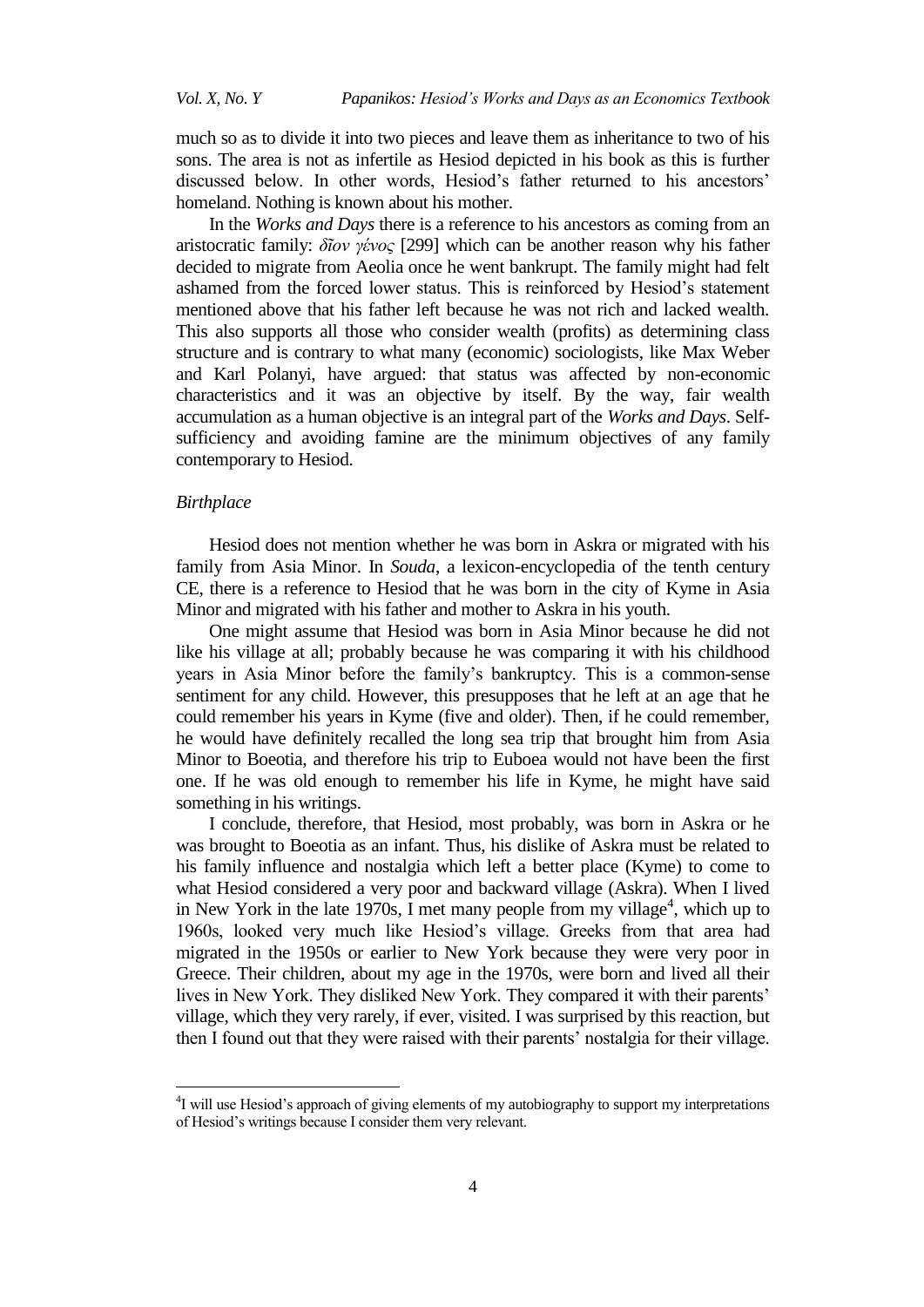However, very few who attempted to permanently return to their parents' villages had failed miserably. This is a different story, but an interesting one on its own.

#### *Lifespan and Death*

According to Hesiod, he lived all his life in that small village. He never travelled by the sea, with only once exception to the nearby island of Euboea<sup>5</sup>. In his own words:

| I never travelled on a boat in the wider sea.   | ποτε νηί γ' ἐπέπλων εὐρέα πόντον, |
|-------------------------------------------------|-----------------------------------|
| but only once when I went to Euboea from Avlida | εἰ μὴ ἐς Εὔ6οιαν ἐξ Αὐλίδος,      |
|                                                 | $[650-651]$                       |

This is not to be interpreted that Hesiod did not travel at all. Most probably Hesiod travelled a lot in the nearby Greek mainland. He should have been a frequent visitor of the nearby important cities of Boeotia, including the nearby city of Thespiae, which was the closest city to his village. Thespiae was also the home of the basileis (kings and judges). Hesiod mentioned basileis so many times in his *Works and Days*. In Thespiae many festivities, artistic and athletic contests took place, of which is referred to by Pausanias. One may then assume that Hesiod participated as a contestant as well as a spectator.

The lifespan of Hesiod's life is also controversial. Most probably, he was born in the latter part of the eighth century BCE and died in the middle of the seventh century BCE. Aristophanes in *frogs* put in Aeschylus' mouth the contributions of the four well known poets in ancient times:

| Because people got education from poets        | ταῦτα γὰρ ἄνδρας χρή ποιητὰς ἀσκεῖν. σκέψαι γὰρ ἀπ' ἀρχῆς |
|------------------------------------------------|-----------------------------------------------------------|
| Because from the beginning useful the brave    | ώς ώφέλιμοι τῶν ποιητῶν οἱ γενναῖοι γεγένηνται.           |
| poets have become.                             | Όρφεύς μὲν γὰρ τελετάς θ' ἡμῖν κατέδειξε φόνων τ'         |
| Orpheus favored festivities and refrain from   | άπέγεσθαι,                                                |
| killing.                                       | Μουσαΐος δ' έξακέσεις τε νόσων και χρησμούς, Ήσίοδος δε   |
| Mousaios taught us about illnesses and         | γῆς ἐργασίας, καρπῶν ὥρας, ἀρότους· ὁ δὲ θεῖος Όμηρος     |
| oracles, Hesiod the works on land, the time of | άπὸ τοῦ τιμὴν καὶ κλέος ἔσχεν πλὴν τοῦδ' ὅτι χρήστ'       |
| the fruits, the farming; the divine Homer      | έδίδαξεν,                                                 |
| who knows where he owns his fame and           | τάξεις άρετὰς ὁπλίσεις ἀνδρῶν.                            |
| honor, taught how to set up armed men.         | [Aristophanes, $Frogs$ , 1030-1036]                       |
|                                                |                                                           |

If the order of the names is an indication of their chronology, then Orpheus was the oldest. Mousaios is next who some considered as either a student and/or son of Orpheus. Aristophanes then mentioned Hesiod which makes him older than Homer. Herodotus dates Hesiod 400 years before his time, or about late ninth century BCE, and a contemporary of Homer. In his *Histories* (II, 53), Herodotus stated:

 I think that Hesiod and Homer existed 400 years before me and no more

 $\overline{\phantom{a}}$ 

Ήσίοδον γὰρ καὶ Όμηρον ἡλικίην τετρακοσίοισι έτεσι δοκέω μευ πρεσβυτέρους γενέσθαι καὶ οὐ πλέοσι

<sup>5</sup>Hesiod himself stated in the *Works and Days* that the reason of his trip was to participate in a poetry contest where he won the first prize. Pausanias in the second century CE made a reference that this Prize was at display in the mountain of Helicon.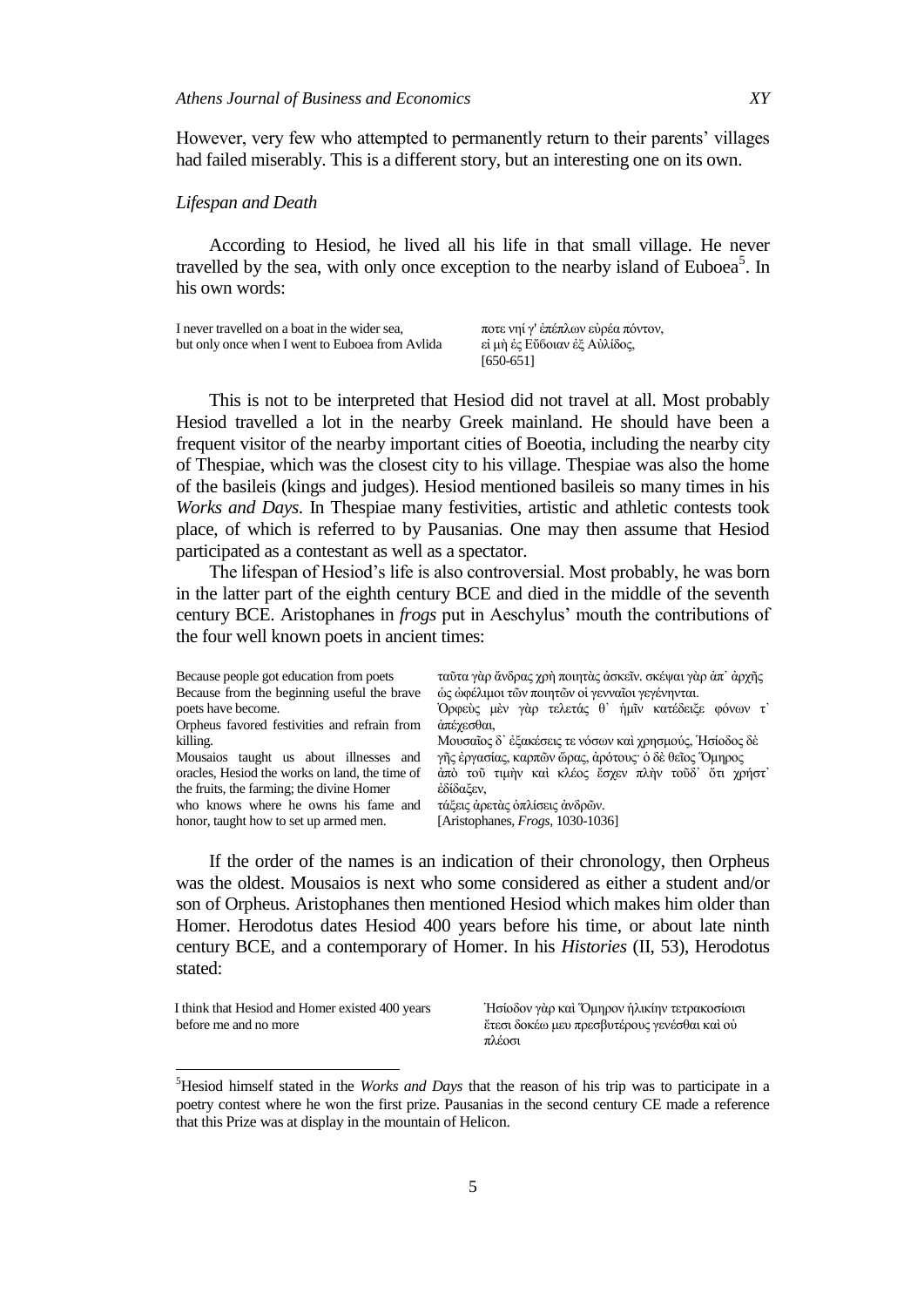The emphasis of no more, *οὐ πλέοζι*, might set the earlier limit and leaves it open, even for Herodotus, that both or one of them lived in a later period. As some  $a$ uthors have claimed<sup>6</sup>, Hesiod outperformed Homer in a poetry contest, which allegedly took place during Hesiod's times on the island of Euboea. As stated above, Hesiod mentioned that this was his first and only sea trip, but he does not mention Homer as his competitor in the contest. Alcidamas, a fourth century BCE sophist, is cited as the first who mentioned that the contest was between Hesiod and Homer.

There are many stories to his death, but all of these come much later. In the fifth century BCE, Thucydides (3, 96) wrote in a passage that:

Inside the temple of the Nemean Zeus, where as it is said the poet Hesiod died in this city, as it was foretold by the oracle that in Nemea this will happen to him

έν τοῦ Διὸς τοῦ Νεμείου τῶ ἱερῶ, ἐν ὦ Ἡσίοδος ὁ ποιητής λέγεται ύπό τῶν ταύτη ἀποθανεῖν, χρησθεν αύτῷ ἐν Νεμέα τοῦτο παθεῖν,

Thucydides mentioned as "it is said" (λέγεται) which can be interpreted that he himself questioned the whole story because he gave no source. Thucydides was committed to write history (truth), not myths and stories that provide pleasure to the masses, but useful knowledge to be used by future generations<sup>7</sup>.

After his death and given his popularity, it was natural that many stories existed about his death. One famous one, for the "masses" of people, was that two brothers killed Hesiod because he corrupted their sister. Pausanias rejects this story because it is against what he believed and stated in his writings.

There were two cities which claimed that Hesiod had been buried. The story that Thucydides mentioned was well known in ancient times. Hesiod was warned by the Delphi Oracle not to visit Nemea in the Peloponnesus because it would be there that he would die. However, as was always with the Delphi Oracle, their verdicts had always more than one interpretation. Hesiod's death occurred in Oenoe of Locris, an area in central Greece where there was a Temple of Nemean Zeus mentioned by Thucydides.

### *Hesiod's Family*

As mentioned above, Hesiod revealed the origin of his family as coming from δῖνλ γέλνο [299]. This has many interpretations which relate to the genealogy of his family. In the Souda Lexicon of the tenth century CE, there is a reference to Hesiod's family from unknown sources. It is stated that,

Ήσίοδος Κυμαΐος νέος δε κομισθείς ύπο τού πατρὸς Δίου καὶ μητρὸς Πυκιμήδης ἐν Άσκρηι τῆς Βοιωτίας. γενεαλογεῖται δὲ εἶναι τοῦ Δίου, τοῦ Άπελλίδος, τοῦ Μελανώπου, ὄν φασί τινες τοῦ Όμήρου προπάτορος εἶναι πάππον, ὡς ἀνεψιαδοῦν εἶναι Ήσιόδου τον Όμηρον, εκάτερον δε άπο του Άτλαντος κατάγεσθαι.

 $\overline{\phantom{a}}$ 

Hesiod, from Kyme, young, he was brought up by his father Diou and his mother Pycimedes in Boeotian Askra. It is said in genealogies to be the son of Dios, the son of Apelles, the son of Melanopous, who some say is the grandfather of Homer the founding father, making Hesiod and Homer first cousins and each a descendant of Atlas.

 ${}^{6}$ See West (1967) and Uden (2010).

 $7$ This applied to pandemics as well which Thucydides provided an excellent narrative as I explained in Papanikos (2020) and compared it with the current pandemic of COVID-19.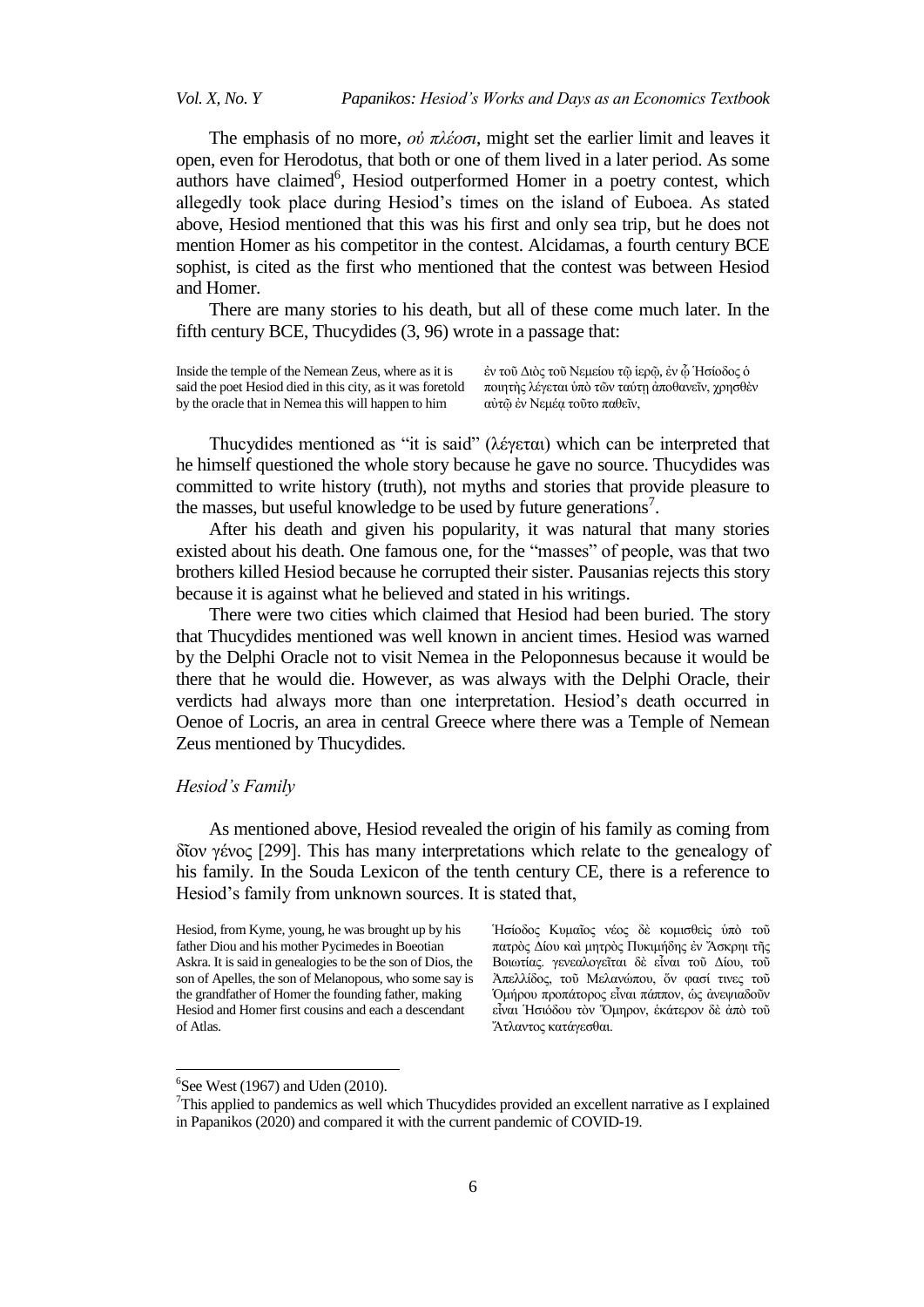I have already mentioned that there are many views about Hesiod's birthplace and of his migration to Askra. The above quote traces Hesiod's family origins to the mythical Titans, giving even more kudos to his genealogy, which is reinforced by his alleged relation to Homer.

It can be inferred from Hesiod's writings that his family, once in Askra, was rich with a lot of property because there would be no reason to quarrel with his brother over their inheritance. Hesiod said that he had one brother, but there is no specific reference to other brothers and/or sisters. Most probably he mentioned Perses only because he had the quarrel over their inherited property.

Hesiod never made a clear indication of his own wife and children. Most probably he did have a family, otherwise he would never have preached for a family if he did not have one. He did make a reference to a son in the *Works and Days* [271], but possibly this was a general aphorism about justice and injustice. Hesiod did state the optimal age for a man (around thirty) and woman (four years after puberty) and that the man has the responsibility to teach his wife the proper means of living.

Concluding this section, it is important to state that the many myths which surround Hesiod's life and whereabouts is of great interest to historians and all those who like such stories. However, the most important issue is his education. Hesiod was the first known scholar who wrote a book about three thousand years ago which can be considered as the first didactic economics book. The depth of the concepts developed in the *Works and Days* and the richness of his Greek vocabulary suggest that Hesiod received a very good education along with his indisputable superb talent. His education is examined in the following section of this paper.

# **Education**

 $\overline{\phantom{a}}$ 

Professor Frederick John Teggart (1947, p. 45), whose work was an inspiration for Arnold J. Toynbee, noted that, "Hesiod is the first of European authors: the first poet, the first writer on religious subjects, the first moralist, the first authority on the practice of agriculture".

I have argued in Papanikos (2022a) that Hesiod should also be considered as the first economist and the first author of an economics textbook. This assumes that he had received a very good education before he started writing his books.

On education, Hesiod made a note that there are three types of people: (a) talented who learn by themselves; (b) good learners who learn from others; and (c) useless who do not learn from anybody. Nobody today will ever dispute the diachronic truth of this motivation to learn. I am sure he believed that he belonged to the first type of learners, but benefited from learning from others.

As is the case with all other aspects of Hesiod's life, little is known about his education. Many scholars of the Hesiodic works refer to him as a poor peasant and

<sup>8</sup>Teggart did not consider Homer a European writer because he was born in Asia Minor. As mentioned, Hesiod might have been born in Asia Minor as well. In this case, even Hesiod cannot be considered a European scholar. However, both can be considered as first world scholars.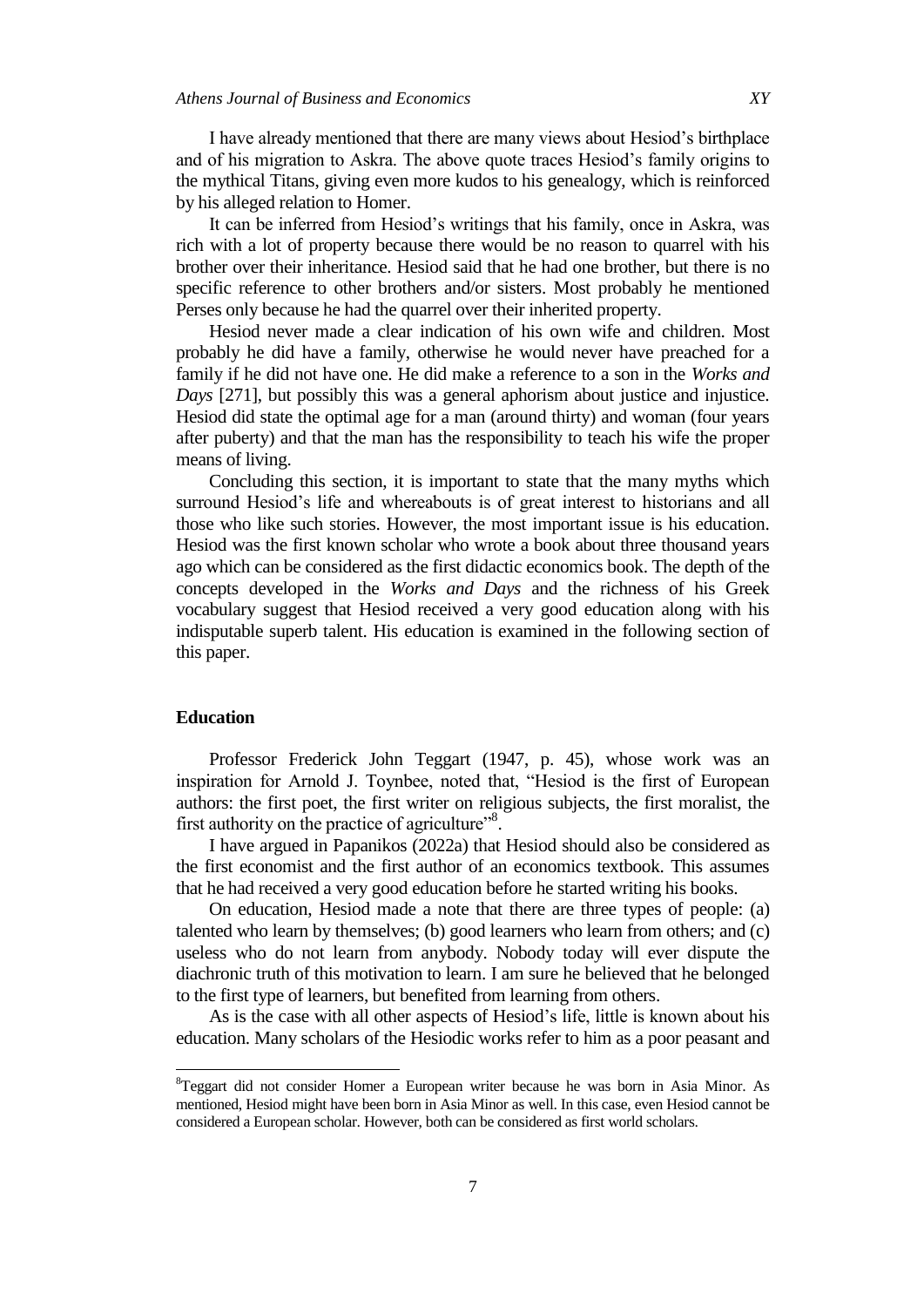shepherd who unexpectedly, daydreaming perhaps, received a message from the nine Muses of Knowledge that he was on a mission to write a cosmogony and his ―Erga‖ (*Works and Days*). However, as Rand (1911, p. 137) rightly wondered more than a century ago, "Indeed, by what right do we call Hesiod a peasant at all? He is at least a cultivated peasant, master of Aeschylean theology and of a highly artificial vocabulary, which I question if Boeotian peasants understood. In the present poem, he is to all appearances, a land-owner, a gentleman farmer. He ploughed, but so did a certain noble in early Roman history. He also wrote poetry, as Cincinnatus did not do."

This solves another riddle of whether he was indeed the author of the *Works and Days,* or he simply put down in writing a long oral tradition of his time. No oral tradition can produce such a masterpiece of using such a rich Greek vocabulary<sup>9</sup>.

Hesiod's invocation to the muses in the beginning of his *Works and Days* can have many interpretations, but one I prefer is the following. Muses were the protectors of educated people, i.e., the protectors of arts and sciences. Education at the time required good memory and the Muses were the daughters of the goddess of Mnemosyne (memory). Reading Hesiod, it becomes very clear that these poems cannot be written or orally produced by someone who is illiterate. It is evident that Hesiod had a very good command of the Greek language and therefore a very good education. Of course, he definitely must have had a very good memory along with a superb imagination to remember or invent so many parables, myths and stories.

Where did he receive such an excellent education? I risk saying that most probably he received his education from his father. Cook (1989, p. 171) was wrong when he stated that, "It may be objected that, if Hesiod had learnt aoide from his father, he would have said so; but it would hardly have been relevant information or even perhaps proper, since it is the Muses he credits with his teaching".

Firstly, Hesiod credits the Muses for his talent as is common practice with many people who owe to God whatever talent with which they were born. Secondly, Hesiod would never have mentioned something that is so trivial even for contemporary Greek and many other cultures: families spend time and money for their children's education. It is considered self-evident that the parents provide food, shelter, clothes and teach their children how to speak which Hesiod never mentioned, but he did mention the respect children ought to give their parents. Why? Undoubtedly, because they had raised them and this includes their education. In writing this paper, I owe many things to my mother and father, but I would have never mentioned here if I did not want to make this point. I never put

l

<sup>9</sup>This reminds me of a personal story. When I held a senior policy making position, I was hiring young excellent students from the best Greek universities to assist us in writing policy-making reports. Of course, there were many reactions as is always the case of any initiative, small or big. In one case, someone accused me that I wrote up the report myself to prove that the young scholars are valuable. Then one of his "colleagues" told him that this was not the case because the Greek in the report were excellent, and that I myself could never write such elegant Greek. He was right. Not anybody could write the *Works and Days*, but someone who was a superb master of the Greek language. Hesiod most probably was such a scholar.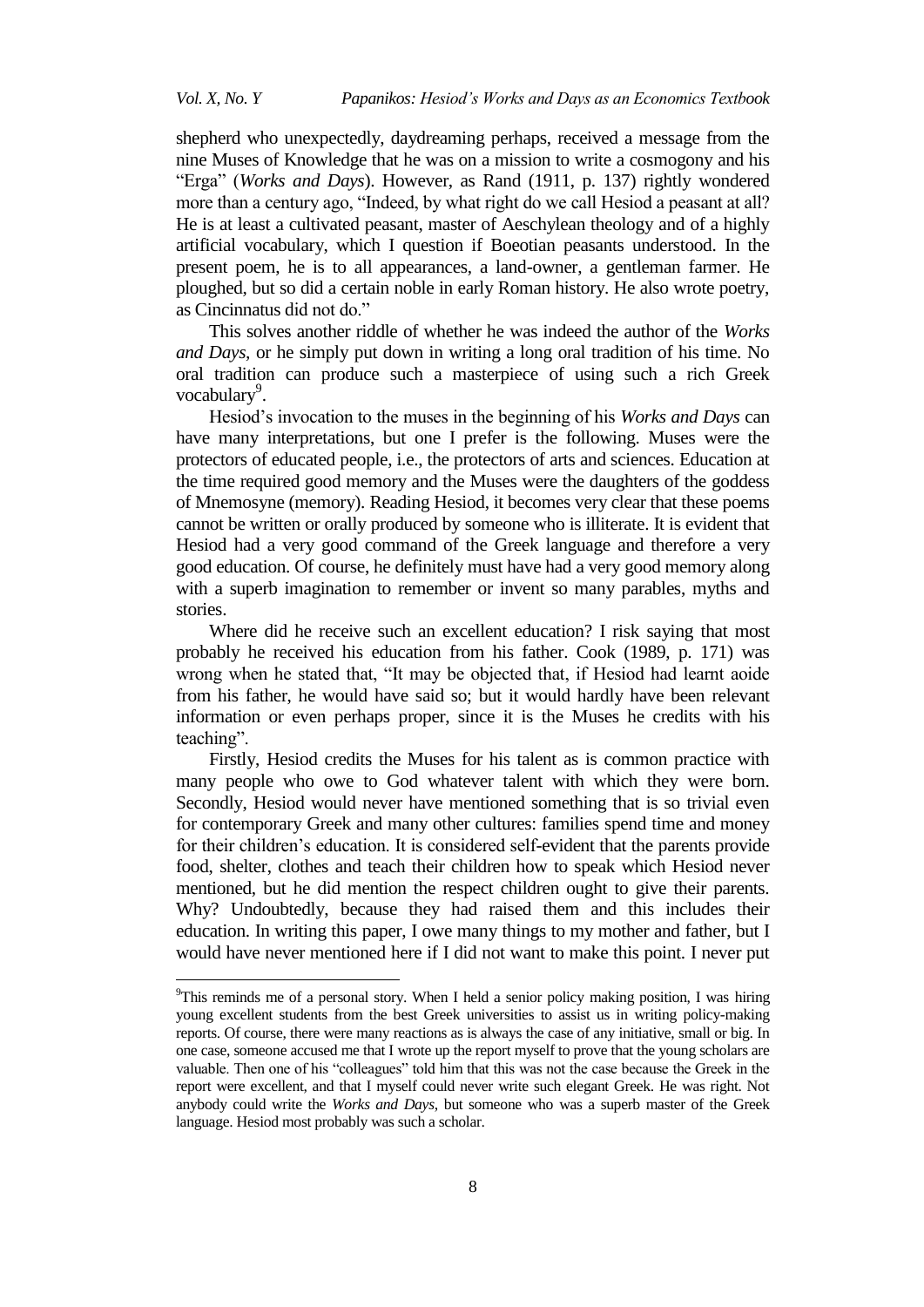in my acknowledgements thanks to my parents because it is so self-evident. They are always there even if I do not mention them.

Hesiod was living in a small village; therefore, it was unlikely that good pedagogues could be available to teach the young Hesiod to read. I assume that his family had the money to pay for his education because they were (very) rich for the standards of his time, otherwise Hesiod and his brother Perses would never have fought over an inherited property. Even by today's Greek standards, a farmer from Boeotia would be considered rich, actually very rich, if he could employ the labor and capital that Hesiod used in his family business estate at the time. Unlike Solon, born more than a century later in Athens, we learned from Hesiod himself that he never travelled outside of his own little village or area. Solon got his education from travelling, even though his prime motivation was commerce and not so much education. Solon of course was living in cosmopolitan Athens in the 6<sup>th</sup> Century BCE and not in a remote village of the 8<sup>th</sup> Century BCE. Even today this distance creates inequalities in education. The question, "who educated Hesiod?" is then easily answered: his father was his teacher, who most probably spoke the Aeolian Greek dialect.

This also solves the puzzle of why in the *Works and Days* some words can be traced to the Aeolian Greek dialect and not in the local Boeotian Greek dialect. Where did he learn the Aeolian words from? Most probably he learned them from his parents. For example, he mentioned the month of January-February not with the Boeotian name, but with the Ionian one, "Μῆνα δὲ Ληναιῶνα" [504]. Only his father could have taught him these words and/or dialect in Askra<sup>10</sup>. If his father was coming from a rich/aristocratic family and he travelled for trade purposes, pretty much like Solon had done two centuries later, Hesiod's father would have obtained a good education for the eighth century BCE standards. Being in Askra and having plenty of time in off-season periods, he could teach the young Hesiod everything he knew. And that education was sufficient for such a talented student like Hesiod.

### **Hesiod's Village Economy**

 $\overline{\phantom{a}}$ 

This section provides a descriptive overview and the specific characteristics of Hesiod's village<sup>11</sup>. Hesiod used the economy of his village as a testing ground of

 $10F$ ollowing my personal New York story already mentioned, I was impressed by the secondgeneration youngsters whose parents came from my Greek village who used words which are used locally in my area and how well they kept our local village dialect which includes a characteristic accent, i.e., all central mountainous Greeks still today speak with an accent which does not pronounce the vowels between two consonants. From the accent, even today, you can tell which area of Greece someone is coming from. Of course, this is true for any part of the world that speaks the same language, but with a different accent or even words, which is what defines a dialect.

<sup>&</sup>lt;sup>11</sup>Many compare Hesiod's economy with any contemporary economy and conclude either that the ancient economy was similar or different in which case a different model is not needed. However, the comparison must be made between Hesiod's economy and today's economy of his village, or at least of the economy of the mid-twentieth century CE. I have discussed this issue in Papanikos (2022a).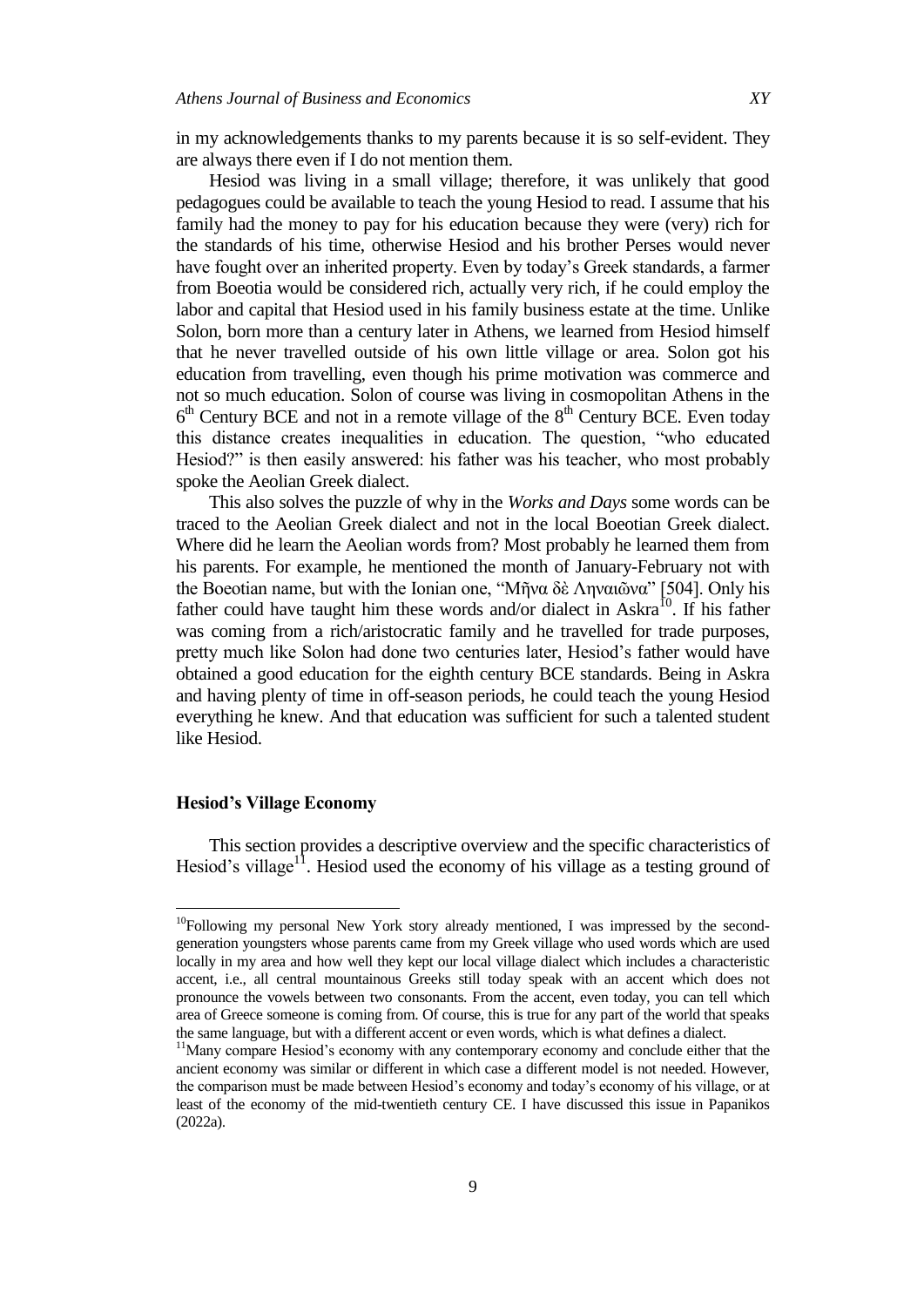his economic theories. A brief introductory outline of this economy is provided here.

The geography of Askra is very important. It belongs to the prefecture of Boeotia and even today has less than one thousand people. It is located in the south slope of the mountain Helicon in the Valley of Muses to which Hesiod refers. The village has its own myth which is eloquently presented by the second century CE traveler Pausanias. The eighth of his ten travel reports of Greece are devoted to Boeotia where he explicitly mentions Hesiod's village Askra. The village was well known due to Hesiod's legacy even though one millennium had passed. Contrary to what Hesiod described in his *Works and Days*, Pausanias described the area as being very fertile with trees and bushes which were excellent to feed goats.

| From all Greek mountains, Helicon is the most fertile        | ο δὲ Έλικὼν ὀρῶν τῶν ἐν τῆ Ἑλλάδι ἐν τοῖς μάλιστά |
|--------------------------------------------------------------|---------------------------------------------------|
| full of fruitfully trees; and the bushes of <i>andraxnou</i> | έστιν εύγεως καὶ δένδρων ἡμέρων ἀνάπλεως: καὶ οἱ  |
| provide the goats with the sweetest fruit                    | τῆς ἀνδράχνου θάμνοι παρέχονται τῶν πανταχοῦ      |
|                                                              | καρπὸν αἰξὶν ἥδιστον                              |
|                                                              | [Pausanias, <i>Boiotika</i> , 28.1]               |

Given that the same location is still fertile and produces many agricultural products, I agree with Pausanias' description that the area was rich and the land fertile which now makes perfect economic sense why Hesiod's father had chosen the area. In Pausanias words, "from all Greek mountains," Hesiod's father chose to invest in the most productive and not barren land. This makes perfect economic sense and most probably the land was not, relatively speaking, cheap. Following this note, Pausanias gives the story (myth) about Askra and its relation to the Muses. Also, he makes a note that at the time he visited the village, second century CE, there was a castle and nothing else worth mentioning.

| In Askra there was a castle I saw and nothing else | Άσκρης μεν δη πύργος είς έπ' έμου και άλλο ούδεν |
|----------------------------------------------------|--------------------------------------------------|
| important that I can bring in my mind              | έλείπετο ές μνήμην                               |
|                                                    | [Pausanias, <i>Boiotika</i> , 29.2]              |

Of course, there were other archaic villages and cities that were much richer than Askra. No population statistics exist and Hesiod gave no numbers. Things became worse for the historian because the town was destroyed by a war and the surviving people were forced to move to the nearby city of Orchomenos. Archaeological evidence is limited and does not provide any significant evidence. I guess that the people of Askra were no more than two thousand at the maximum, a typical population for a mountainous Greek village even in modern times.

The transportation and communication infrastructure were not well developed and remained like this up to the mid of the last century. It is common sense to assume that the transportation and communication infrastructure of the eighth century BCE was no better than the ninth century CE infrastructure. An assumption I make is that it remained the same because people used the same transportation and communication means as that of Hesiod. They also used the same tools for cultivating the land.

The life of Hesiod extends over the beginning of the archaic years; between eighth and seventh centuries BCE. If it is assumed that he was born in the eighth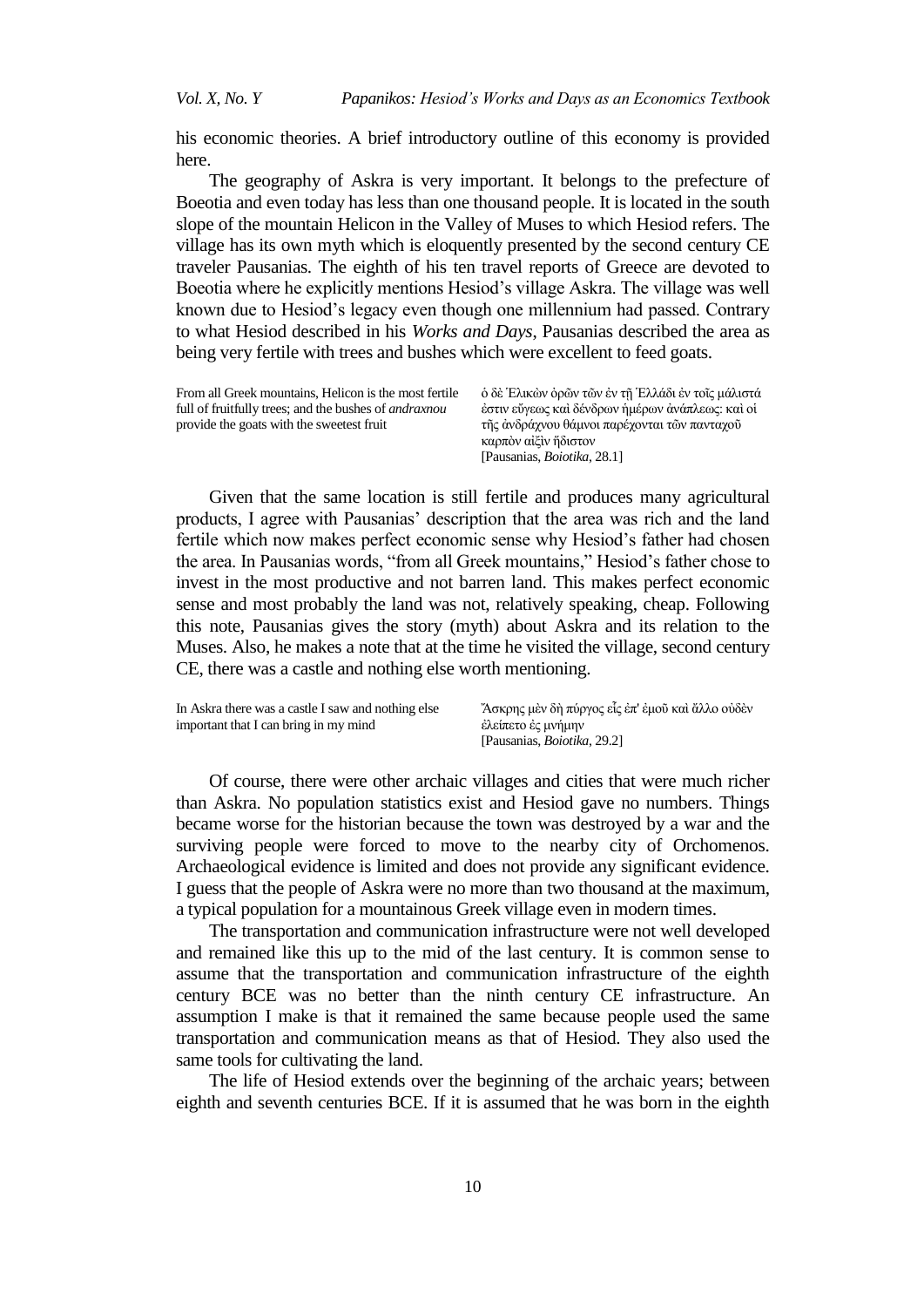century BCE, then definitely, within this period, Hesiod had lived and had coexisted with other people from whom he learned the living condition of the ninth century BCE, which is the period coinciding with the end of the Dark Ages in Greece<sup>12</sup>. Thus, Hesiod knew because he could have heard much of the ninth century BCE from his fellow villagers. This is important because Hesiod most probably lived in a transition period from a self-sufficient economy of the early ninth century BCE to the beginning of a new era of greater division of labor and seafaring. This greater division of labor was depicted in Table 1 of Papanikos (2022a).

For the population size and the transportation infrastructure of this small village, there was a surprisingly large division of labor and diversification of production. Askra's economy depended upon agriculture (wheat, grapes-raisins, honey, etc.), forestry (timber for building houses and ships), stockraising (sheep, goats, oxen and donkeys), many artisans, but especially coppersmiths who had their own shops which were also used as gathering places like the modern café in Greek villages, or the barbershops in classical Athens, a textile and apparel production (clothes and shoes), and artists (singers, instrument players and various performers). Most probably Hesiod himself was making money as a rhapsodist, but he never mentioned this.

As in many Greek villages today<sup>13</sup>, people were most likely holding many jobs, and to a certain extent, they were making their own clothes and food which characterize a self-sufficient economy at the level of the family business or estate like the one described in *Works and Days* and not at the level of each individual. Production took place using various types of labor and servants, different types of capital and equipment, and of course land and storage rooms.

In sum, Hesiod's village was a typical village of the entire Greek mountainous mainland, which is located far from the sea. The economic life is clearly described by Hesiod's *Works and Days* which does not differ much from similar villages up to the mid-twentieth century CE.

During my youth, we did not have electricity in my village and our household was living close to a subsistence level. The old people of my villages were telling stories about their economic situations similar to what Hesiod described in his *Works and Days*. Thus, we can make a strong assumption that Hesiod's economic analysis is based on fundamental facts he observed in his village economy.

Hesiod had the talent of a great economist; he developed good economic analyses and then tested the derived hypotheses (conclusions), using the data generation process which was at his fingertips: the economic reality of his village. I believe that Hesiod developed a general theoretical conceptual framework, which included important axioms of human behavior which were excellently decorated (masked) by metaphysical reasoning such as his cosmogony, which in *Works and Days,* takes the concrete shape of a theoretical economic analysis. Hesiod does not

l

 $12$ In my village of the mid-twentieth century CE there were people who remembered stories from their grandfathers of the 1821 Greek War of Independence. These people were wearing the same clothes: fustanella, as the  $19<sup>th</sup>$  century Greeks did in small villages.

<sup>&</sup>lt;sup>13</sup>In Papadopoulos and Papanikos (2005), the employment alternatives of vinegrowers were examined.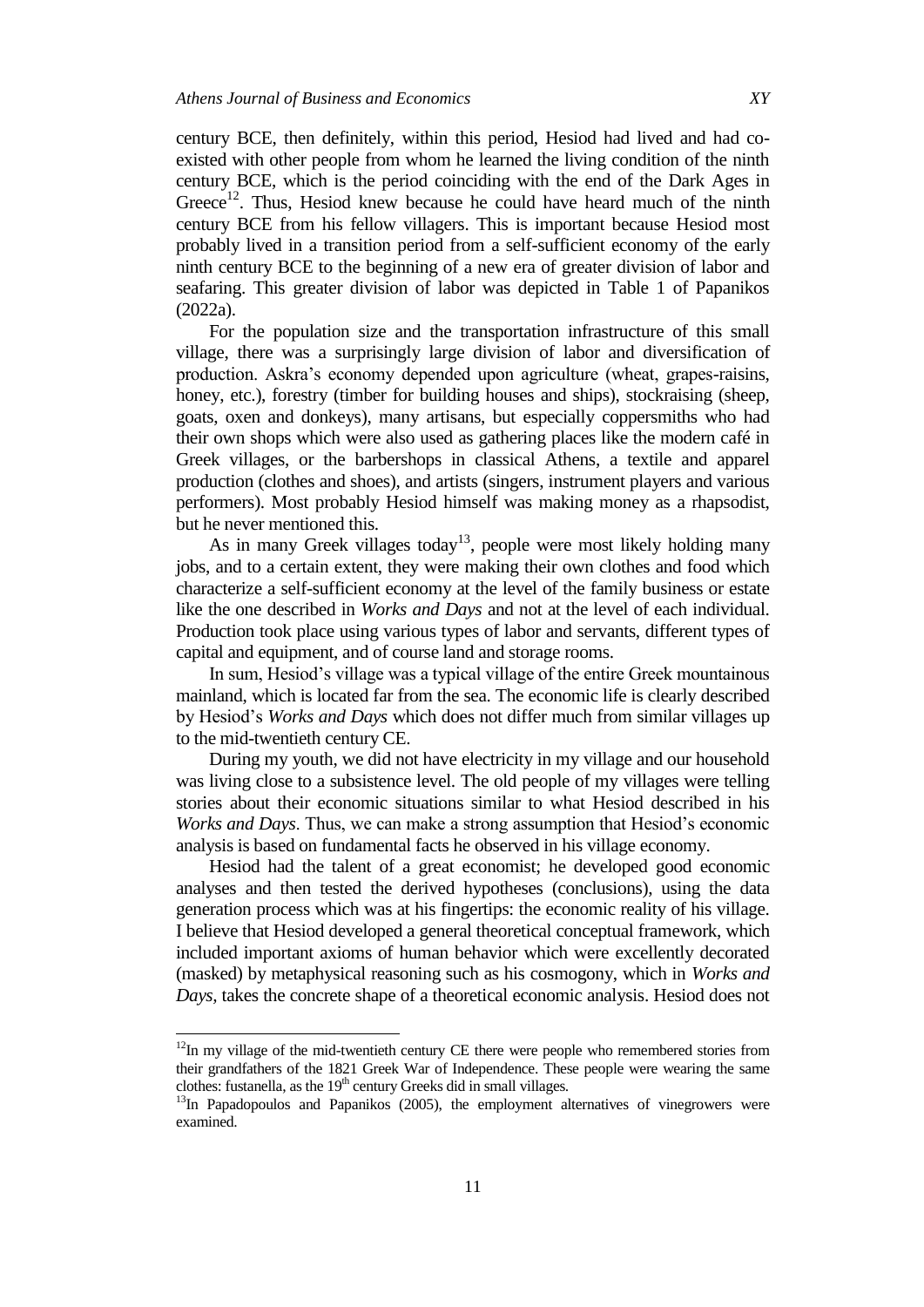provide an economic analysis for his village economy, but for the economies of all villages and cities. Most probably he considered his village a typical one that permitted him to make generalizations for the entire humanity and societies.

# **Hesiod's Writings**

*Works and Days* is considered as the most authentic book from all Hesiod's writings even though many consider that some verses were added by others in the long history of the text. Pausanias' work on *Boiotika*, written in the latter part of the second century CE, wrote:

Boeotians who live close to Helicon refer to the tradition that Hesiod did not write anything else, but the Works and Days and from this they removed the preamble about the muses claiming that the poem started with the Strives; they showed me the poem written on a lead, close to the area of the spring, but they were worn out because of time.

Βοιωτῶν δὲ οἱ περὶ τὸν Ἐλικῶνα οἰκοῦντες παρειλημμένα δόξη λέγουσιν ώς άλλο Ήσίοδος ποιήσειεν ούδεν ἢ τὰ Ἐργα: καὶ τούτων δε τὸ ἐς τὰς Μούσας άφαιρούσι προοίμιον, άρχην της ποιήσεως εἶναι τὸ ἐς τὰς Ἐριδας λέγοντες: καί μοι μόλυβδον έδείκνυσαν, ἔνθα ή πηγή, τὰ πολλὰ ὑπὸ τοῦ χρόνου λελυμασμένον [Pausanias, *Boiotika*, 31.4]

However, even Pausanias himself stated that there is another opinion that Hesiod wrote many other books. The tenth century CE Souda lexicon mentioned a number of books written by Hesiod.

Theogony, Works and Days, Shield, Catalogue of Female Heroines in five books, Dirge for a certain Batrachus, his lover, Concerning the Idaean Dactyls, and many others.

Θεογονία, Έργα καὶ Ήμέραι, Άσπίς, Γυναικῶν ήρωϊνῶν κατάλογος έν βιβλίοις ε', Έπικήδειον είς Βάτραχόν τινα, έρώμενον αύτοῦ, περὶ τῶν Ἰδαίων Δακτύλων, και άλλα πολλά.

Many controversies exist about the authorship of these books. What is important for my work here is not who wrote the books, but the fact that one of them is an economics textbook written close to 3,000 years ago. Hesiod has been credited as the author of many books; more than ten. However, the most important ones are *Works and Days* and *Theogony*. Hesiod's cosmogony, the creation of the world, is outlined in *Theogony,* but is of little interest for my economic analysis of Hesiod's work, even though I use it. *Works and Days* is the grand work which is the focus of this paper here. I present the structure of this book in detail in the next section, but one should always keep in mind, as I have already mentioned many times above, that all the controversies surrounding Hesiod's works are irrelevant to my arguments here. However, in what it follows, I mention some of them.

In the relevant literature of the *Works and Days* the date can be established with some certainty. If the poem was continuously revised, as might have been the case within the long oral tradition, then one might argue that the poem's time coincided with the adult life of Hesiod. Even the story of the prize won in Euboea might be a late addition by Hesiod himself. Thus, one cannot say with certainty that Hesiod did not recite some early versions of *Works and Days* itself and then added new verses to show that he won the prize. In other words, the argument that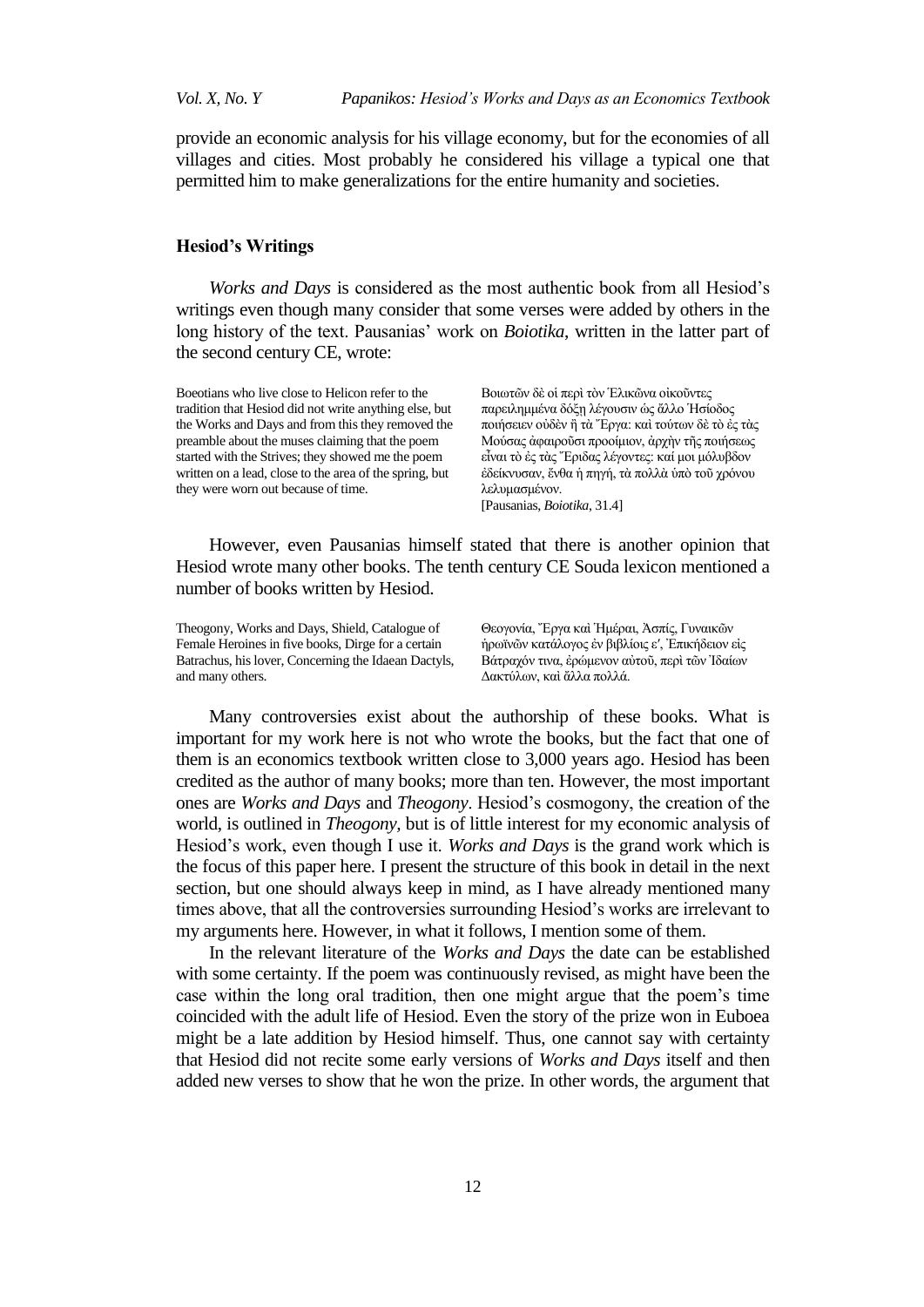he recited verses from *Theogony* may not be so strong even though it still is quite probable.

The great majority of researchers of Hesiod's works consider him as contributing to many disciplines, but very few to economics literature, albeit, as shown in Papanikos (2022a), some economic historians and historians of economic thought did mention him as one of the contributors. For example, some have observed in Hesiod's works elements of political philosophy (Bartlett [2006]); religion (Beall [2004]); morality and justice (Claus [1977]); Teggart [1947]); didactic poetry (Heath [1985]); education (Papastephanou [2008]) and an agricultural manual (Nelson [1996]).

In my work here, I consider *Works and Days* as being an economics textbook. In the next section of this paper, I present the structure of the *Works and Days* as an economics textbook.

#### *Works and Days:* **An Economics Textbook**

The debate over the authorship of *Works and Days* is irrelevant to our discussion here. *Work and Days* exists and has been used to teach (educate) students throughout the centuries. This will not change if Hesiod (a) wrote the book or not; (b) copied an oral tradition or was an original work of his own; (c) his brother or even himself existed or not; (d) lived in the ninth, eighth or seventh century BCE; (e) born and died in a specific place.

All these have a great historical interest and justifies why so many papers and books have been written on these subjects, but themselves have little or no economic interest. Actually, the economics textbook argument made here is reinforced if the *Works and Days* was the received economics view of the eighth century BCE, which someone had put down in a written form. This is exactly what a good textbook should do and *Work and Days* is a very good textbook of economics.

*Works and Days* is written as a poem of 828 verses or about 6,000 words, a relatively small book. If it was written today in prose, it would have been a very good academic paper or concise student notes of a thirteen-week lectures. At the time, it was used for teaching. This is the reason Hesiod's work is called didactic poetry. It is a masterpiece in the world of literature, but also a masterpiece in the world's economics literature and first known textbook of economics. The influence of the book was tremendous and its legacy survived into our modern world. Even comic writers like Aristophanes summarized Hesiod's book very precisely in one-and-a-half verses by emphasizing its economic (productive) aspect:

Hesiod though the works on land, the best season for fruits, and farming

Ήσίοδος δέ γῆς ἐργασίας, καρπῶν ὥρας, ἀρότους [Aristophanes, *Frogs*, 1033-1034]

The knowledge extracted from the *Works and Days* can be classified as an economic analysis at a textbook level. Contemporary economic textbooks use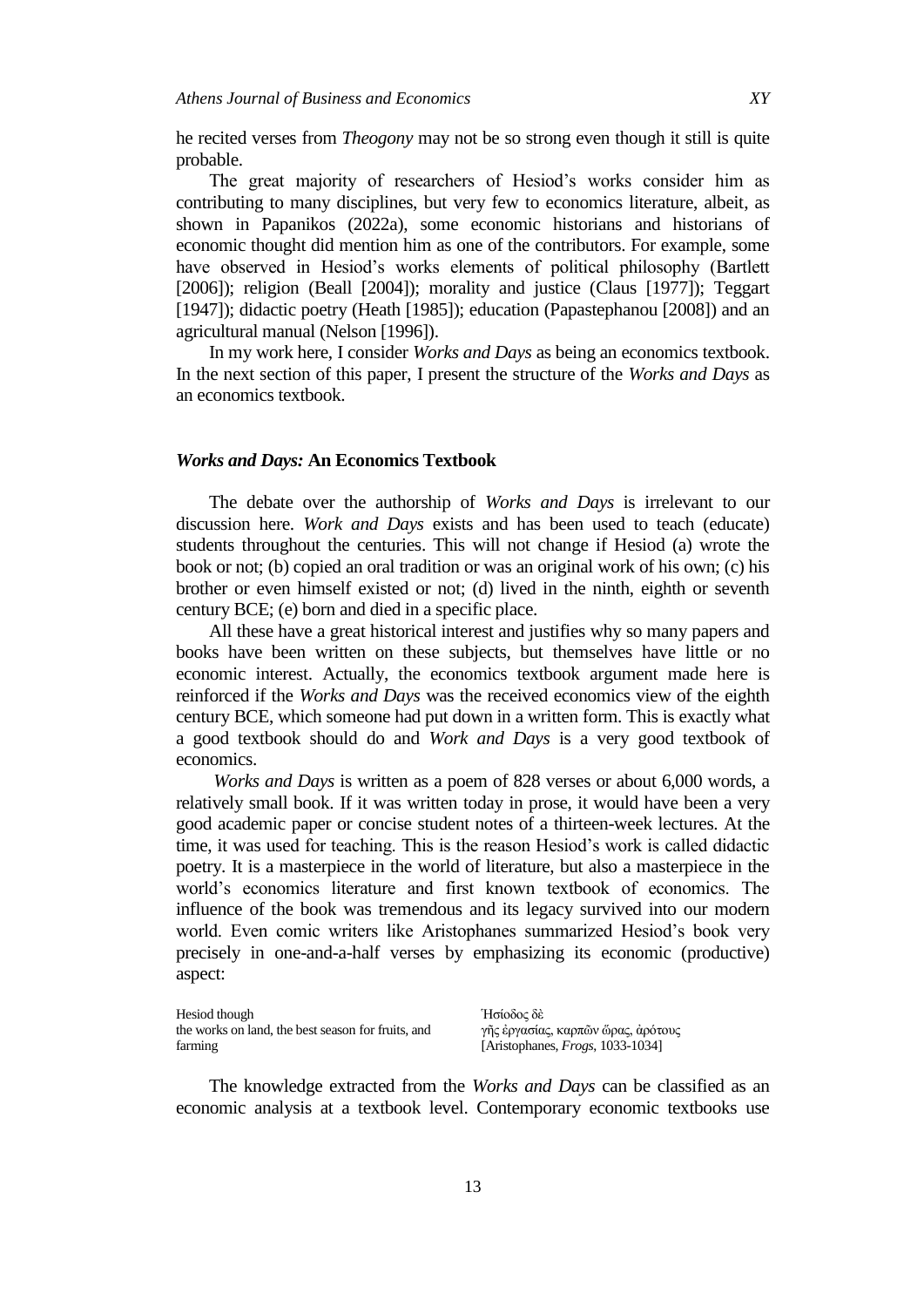axioms, theories, metaphors and parables to teach the principles of economic analysis. This paper argues that Hesiod's book was the first to use the same didactic tools and methods to teach applied economics and business analysis. Given that the basic economic problems are diachronic, the same issues were analyzed in Hesiod's work as in contemporary, introductory economic textbooks.

Another way of viewing Hesiod's *Works and Days* is as an eloquent study of an annual and monthly time allocation of human economic activities constrained by natural (includes geography and climate) and ethical principles. In economic jargon, Hesiod's book looks at the allocation of scarce human resources to maximize a utility function which has many elements, but the most important one is the accumulation of wealth (profits) subject to the constraints imposed by nature and social values (ethics).

In this section, I present the structure of the book as has been preserved for almost three millenniums. My suggested structure here will make the book more attractive to my fellow economists even though it is not the best way of presenting the book from an economist's point of view. This should be considered as the first step of presenting *Works and Days* for the benefit of economists.

In this section, I organize *Works and Days* into twenty chapters, keeping the sequence of the text as in the original. All the chapters have an important economic meaning or concept as indicated by the titles I gave to them. Lekatsas' adaptation of the *Works and Days* to contemporary Greek language has organized the work into eleven chapters or sections which is a very useful way of presenting the material of the text, but it was not an economic one. West's English translation in 1988 of the *Works and Days* is done in prose without any segmentation, following a similar approach by Mair's translation of *Works and Days* in 1908.

I have divided *Work and Days* into twenty "chapters" and titled each one of them according to their economic meaning and included concepts. These chapters are the following:

- 1. Introduction [1-2]
- 2. The Uncertainty of Life [3-10]
- 3. Fair and Unfair Economic Competition [11-33]
- 4. The Economic Corruption of the Executive and Judiciary [33-41]
- 5. Scarcity [42-46]
- 6. The Metaphysical Explanation of Scarcity [47-53]
- 7. A Theory of Economic History [105-201]
- 8. Justice, Peace and Economic Growth [202-285]
- 9. Work and Individual Economic Prosperity [286-320]
- 10. Wealth Creation (Accumulation) and Ethics [321-341]
- 11. The Micro-Environment of Family Business [342-375]
- 12. Family Business and Inheritance [376-380]
- 13. The Annual Production Process of the Family Farm Business I [381-535]
- 14. The Production of Clothes [536-563]
- 15. The Annual Production Process of the Family Farm Business II [564-581]
- 16. Leisure Time [582-596]
- 17. The Annual Production Process of the Family Farm Business III [597-617]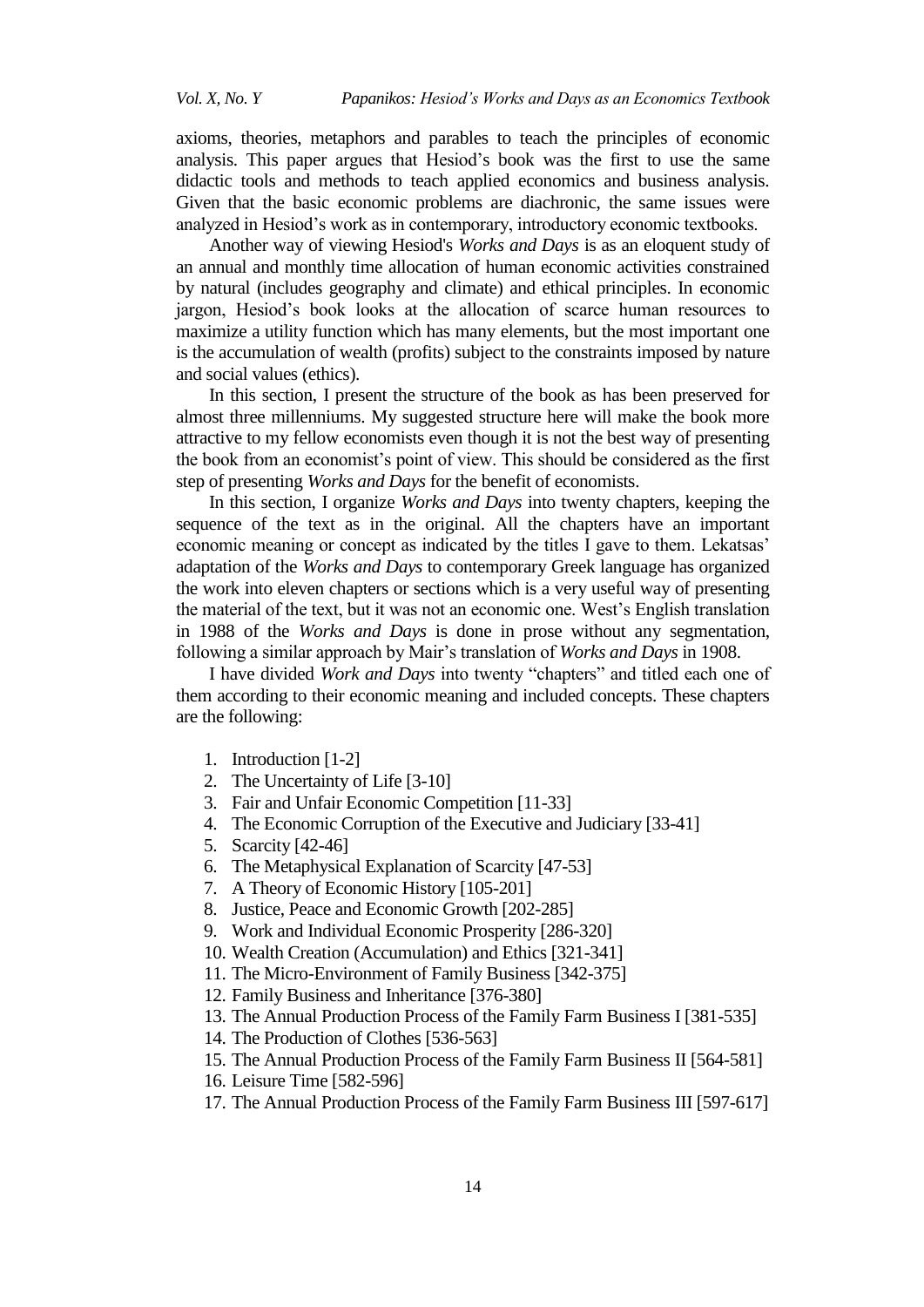- 18. The Economics of Seafaring [618-694]
- 19. The Economics of Family, Friendship and Social Behavior [695-764]
- 20. A Monthly Economic Calendar of Works and Social Activities [765-828]

The rest of this section provides a summary of the twenty chapters of Hesiod's works. For brevity, and to avoid unnecessary repetitions, I do not cite the exact verses of Hesiod's textbook.

My approach here is to make some indicative comparisons of Hesiod's chapters with contemporary textbook approaches to economics. I refrain from citing the obvious textbook correspondence between Hesiod and any microeconomics or macroeconomics textbook. I use economic jargon because this is the only language most economists understand. Unfortunately, many economists not only do not speak other than their mother tongue, but they do not understand their own language vocabulary if it is not written using words from their own economic jargon. To make it appealing to the "masses" of economists, I ornate it with stories and thoughts that relate to well-known economists and my own personal interpretations in reading them.

# *Introduction [1-2]*

The introduction of *Works and Days* is only two verses or 0.2415% of the total 828 verses of Hesiod's book. It is less than 0.2% if we count only words. Just as a comparison, John Maynard Keynes' introduction to his *General Theory* was 0.25% of his total book pages. Hesiod, made an invocation to Muses (knowledge) in his introduction, which is similar to Keynes who made an invocation to the received view of economic knowledge; the so-called classical economics which, according to Keynes, included economists' "muses" of Adam Smith, David Ricardo, James Mill, John Stuart Mill, Alfred Marshall, Francis Ysidro Edgeworth and Arthur Cecil Pigou. If he had added two more, we would have the nine Muses cited by Hesiod.

Luckily for all of us, Keynes left the list open because these names were given as notable examples of the economic "Muses" of his time. I am sure he could add a couple more, if he had the divine providence and the knowledge(?) of its similarity with Hesiod's work. Of course, if I was forced to choose, I would have preferred Hesiod's Muses, but this is a matter of semantics and aesthetics; both characteristics, however, do not enter into the economists' decision-making process or choices of theories. Definitely, Keynes' aesthetics of beauty differ from mine, but who am I to compare with anything that Keynes preferred? I met many economists to whom Keynes was the modern titan of economic theory and policy, and it was almost a sin to question the dictums of the master. Of course, nothing compared with the followers of Marx's "religion".

Hesiod was well aware that the Muses were not always telling the truth and begged for their help because he knew that they could deceive him. On the other hand, Keynes did not have such a problem. He was confident that his "Muses" were not telling the truth and it was his destiny to reveal the truth. There is a difference though: Hesiod's Muses knew the truth, but they could choose to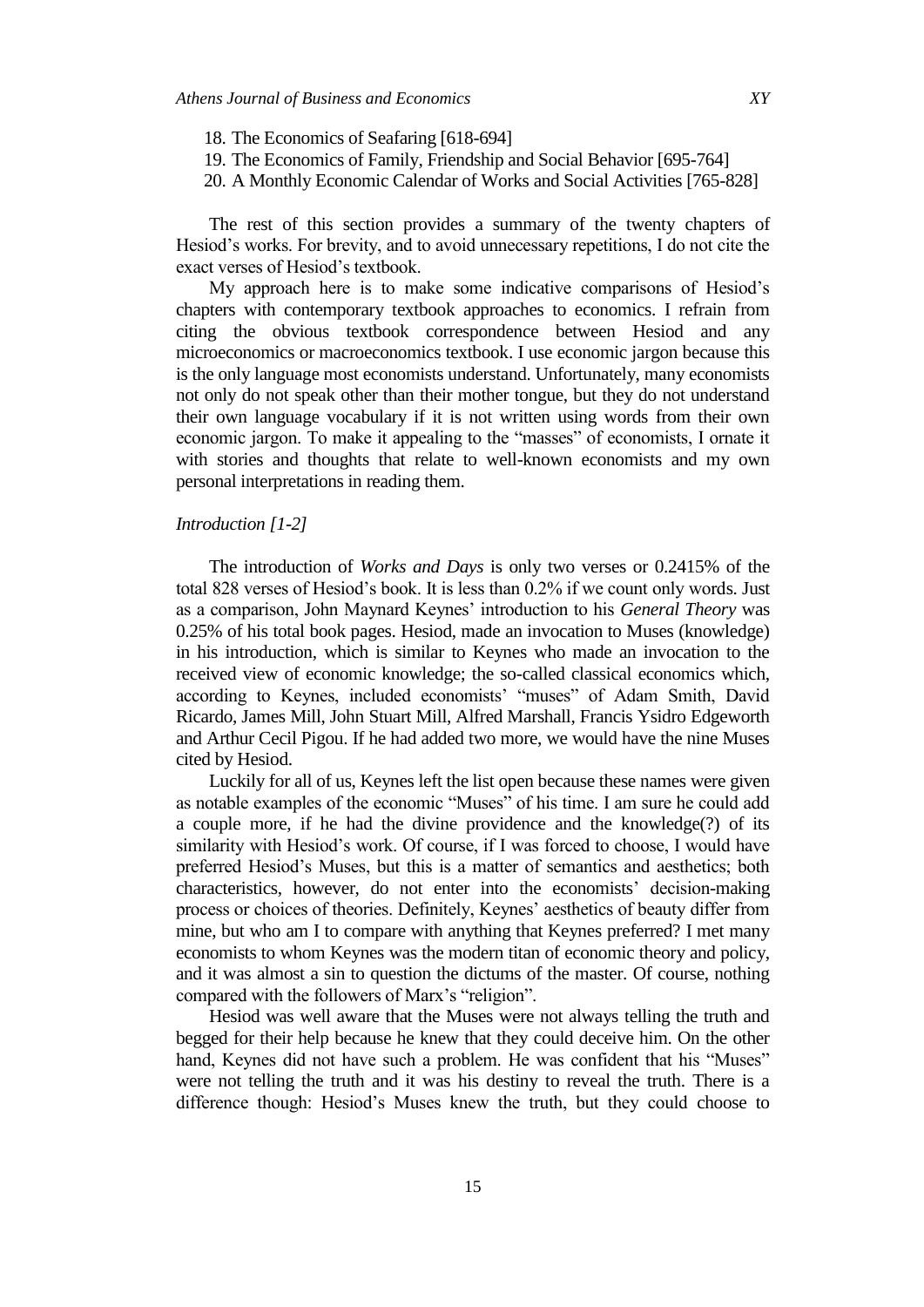*Vol. X, No. Y Papanikos: Hesiod's Works and Days as an Economics Textbook*

deceive humans. Keynes' Muses were innocent and not deceitful; they thought they were telling the economic truth. Thus, it was left up to Keynes to reveal to them and to all of us how naïve they were in believing in a "classical"<sup>14</sup> world. The fact that very few economists at the time believed in what Keynes wrote that they believed is not of great importance.

As for myself, I feel very comfortable with both: the Hesiodic and the Keynesian myths, but Hesiod's is much more interesting. After all, to deal with nine beautiful, knowledgeable and ageless (immortal) women is much better for me than to deal with the classical and non-classical all-male economists. Again, it is a matter of individual preferences and as an economist I exercise my right (privilege) of the "freedom to choose".

### *The Uncertainty of Life [3-10]*

 $\overline{\phantom{a}}$ 

Hesiod's next eight lines show the uncertainty of life. Keynes was aware of that especially when he used such categories as the "animal spirits" of investors, but it was Knight (1921) who offered one of the best economic analyses which linked risk, uncertainty and profits. In his 1957 introduction on the occasion of the reprint of the book he wrote, "In particular, no more elaborate theory of uncertainty would be offered. That would require a treatise on science and epistemology. It is still my conviction that contingency or 'chance' is an unanalyzable fact of nature"  $(p. \, \text{lx})$ . And on page 368 he wrote that, "Clearly there are limits to the terms on which the members of society are to be allowed to take chances." Once something becomes "unanalyzable," we can only rely on metaphysics. Hesiod provided a good one: Gods make the contingencies or "chances" of humans. Hesiod analyzed the "unanalyzable fact of nature". Knight would have benefited if he used Hesiod's work, and as a result all of us would have been much better off in economic analyses.

In the second chapter of his book, Hesiod sets the contingencies of the human being described by Knight. We do not know the chances and we are facing uncertainty, but we do know that as the great Albert Einstein once said, "God does not play dice with the universe," which I interpret to mean that despite that there is uncertainty, it is up to us to discover the laws of nature as Hesiod explained in chapter seven of his book, *Works and Days*. I think Knight would have been better off if he had adopted Hesiod's metaphysical explanation of only eight lines instead of writing so many pages explaining the nature of uncertainty and the limitations of human knowledge—especially from Knight's chapter seven when he discusses the meaning of risk and uncertainty, Hesiod did it better.

Hesiod was the first to offer the much-needed metaphysical explanation of uncertainty and the role of chance. Gods may decide who is going to be rich or poor; who is going to be happy or miserable; who is going to be sick or healthy. However, Gods do not operate in a vacuum. All the good things in life can be achieved and all the bad things can be avoided if human beings work because this

 $14$ It is so unfortunate that Keynes chose this word to describe the model that was against it and so eloquently discussed in chapter two of his *General Theory*. Most probably he did so out of respect and generosity that some Englishmen have, especially whenever it is convenient for them.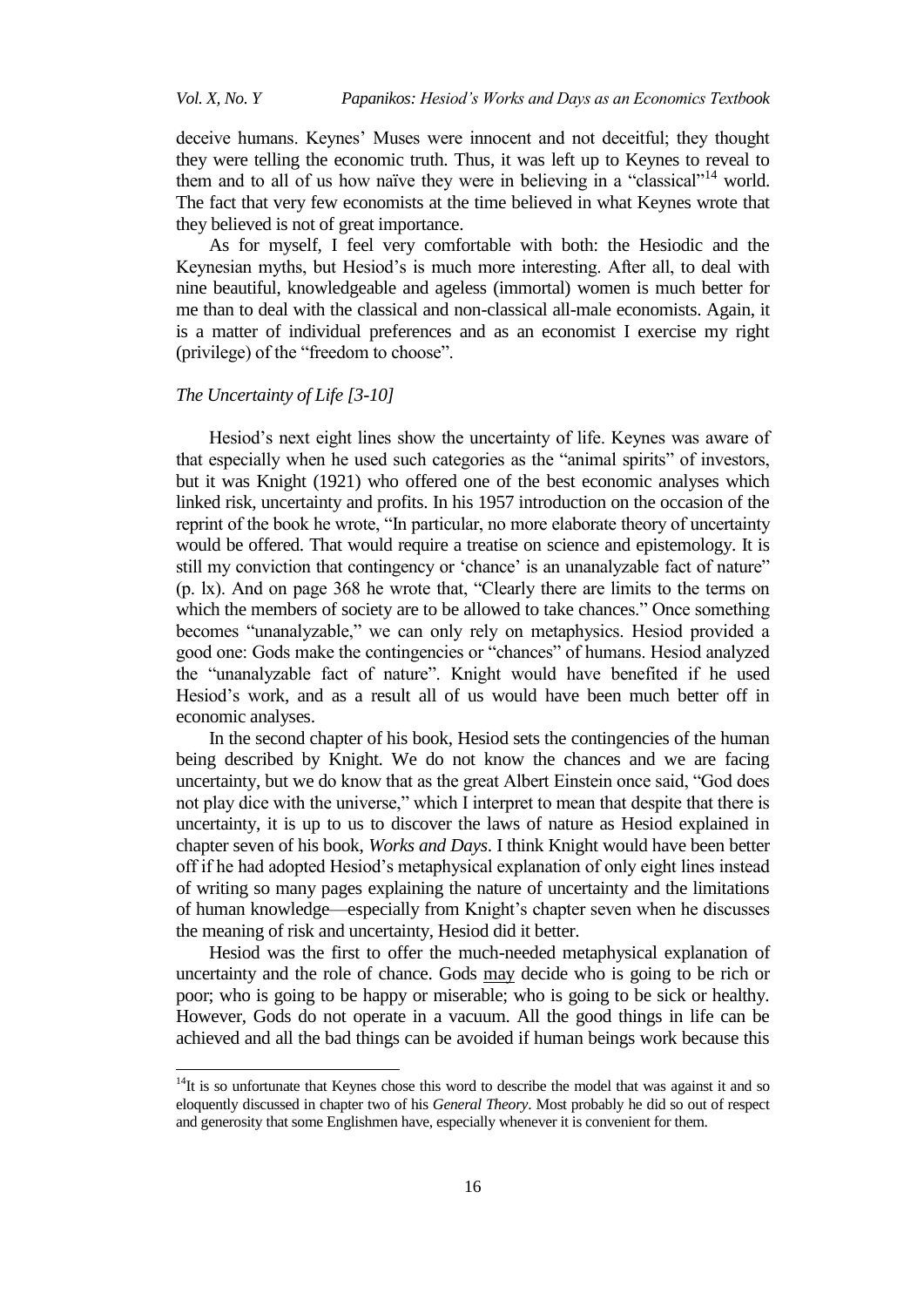is what Gods want them to do, or at least this is how Hesiod wanted Gods to behave. Hesiod emphasized that all humans are mortal (βροτοί), important (φατοί) and unimportant (ἄφατοί), famous (ῥητοί) and unknown (ἄρρητοί) because this is what the great Zeus has decided. It is Gods that empower (βριάει) someone and easily the powerful (βριάοντα) destroys; easily the eminent (ἀρίζηλον) diminishes and the obscure (ἄδηλον) pushes up; easily corrects any unfairness ( $i\theta$ ύνει σκολιὸν) and abases the snob (άγήνορα).

However, there is a very serious epistemological problem with this excellent metaphysical Hesiodic analysis which leads to a number of important verifiable (testable) hypotheses. For example, if someone is important or not important, can we infer that this is the Gods' will? Or maybe the Gods do not always do it right. It seems to me that Hesiod had some doubts that Zeus will do his job in his economic difference with his brother, Perses. This is the reason Hesiod called on Zeus to show the necessary care (perhaps sometimes Zeus was careless) so that he would receive a fair trial. Somehow, he thought that there was a human-created (non-divine) chance. Hesiod emphasized the uncertainty of life as being determined by chance (Gods) and offered this as a warning to his brother Perses and to basileis (kings and judges). His doubts about Zeus have a very sound economic foundation. Zeus is the one who had made the bad and good; in particular, the economic quarrel between men. Thus, as a good practical businessman, Hesiod wrote up the *Works and Days* to show to basileis and Perses that they have a personal interest to engage in fair competition in pursuing material goods<sup>15</sup>. This is the subject of his next chapter.

# *Fair and Unfair Economic Competition [11-26]*

 $\overline{a}$ 

Any (micro) economics textbook has a theory of competition. No economist can avoid the long lectures on perfect competition, monopolistic competition, oligopolistic competition and monopolies. Hesiod's economic book is no exception. Hesiod makes it known from the beginning of his third chapter that there are two types of competition, he calls them strives<sup>16</sup>—one is bad and the other good, but both co-existed. Today's economists discuss the issue of bad strive (e.g., government intervention, economic rents, bribery, etc.) and the good strive under the label of perfect competition and free markets under the protection of good institutions (meaning ruling and judging), similar to what Hesiod was arguing 3,000 years ago.

Fair competition is exactly what any economics textbook analyzes, mainly under the chapters on perfect competition. In Hesiod's times there are no legal

<sup>15</sup>A shrewd economist will notice that this phraseology looks very much like Adam Smith's *Wealth of Nations* and his famous butcher story. Actually, it is. Hesiod, in his *Works and Days,* uses morality and ethics (like Adam Smith, he can be considered a moral philosopher), but at the same time he knows that this is not sufficient and therefore he developed his economic argument of selfinterest throughout his book.

<sup>&</sup>lt;sup>16</sup>Baumol et al. (1982) called them a "contestable" market which is a subcategory of the general idea of competitive markets. I prefer Hesiod's phraseology, but this is a matter of personal preference, and of course the knowledge that some things can be called by many different names. Economists are lost if "marginal" is substituted by the word "additional" or Hesiod's beautiful word, *ἐπιθήκη*.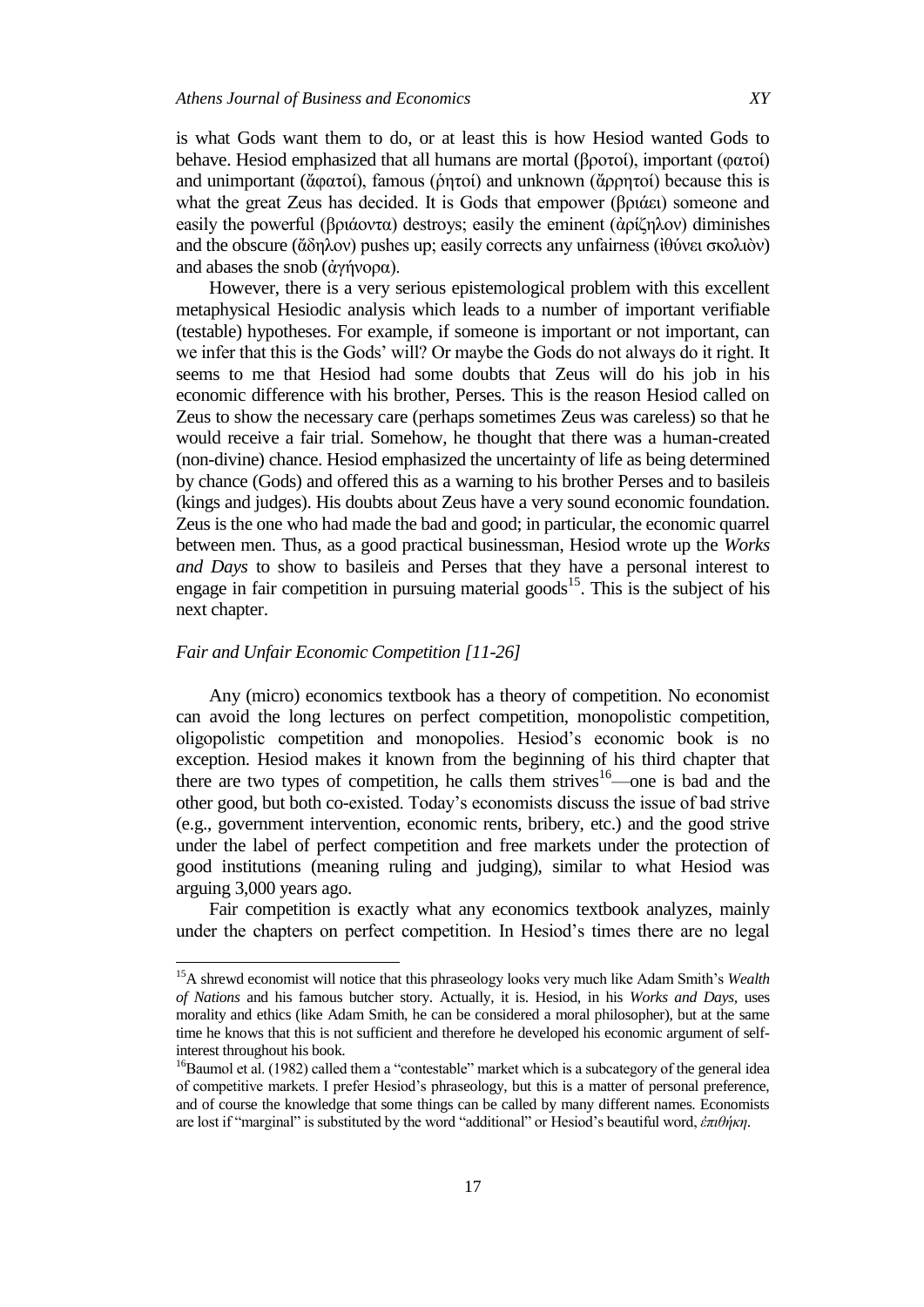business companies, but individual producers who compete between each other. Most probably the market looks very much like the perfect competitive model with very few adaptations; prices were determined by demand and supply, which might be what Hesiod called fair price.

In this chapter, Hesiod gave examples of good competition between the various economic professions of his time including his own of rhapsodists  $(α<sub>0</sub>ω<sub>0</sub>ω<sub>c</sub>)$ . Hesiod considered this competition good for the society as long as justice and peace prevails. However, this cannot be achieved when the archons (kings and judges) and members of his and his brother Perses' upper-class are corrupted. This is discussed in the next chapter of his book.

Contemporary economists, starting with Adam Smith, use exactly the same phraseology and distinctions. The historian of economic thought, who I mentioned in Papanikos (2022a), made a similar argument which is supported by Adam Smith's definition of perfect competition. Stigler (1957, p. 1), in his paper entitled *Perfect Competition, Historically Contemplated, wrote, "Competition' entered* economics from a common discourse, and for long it connoted *only the independent rivalry of two or more persons*" (italics added).

This is exactly what Hesiod meant by fair competition of his time, i.e., the competition of two or more people that supply the same good (e.g., a builder) or services (e.g., a singer). In the  $8<sup>th</sup>$  Century BCE, if not before, there were good and bad builders or good and bad singers as they exist today. Of course, they command a different price (wage).

Hesiod made another contribution by connecting the unfair competition to war. West, in his English translation of Hesiod's *Works and Days,* translates the Greek word "πόλεμον" as fight, but the correct one is "war". Hesiod himself used the same word to describe the war of the Seven against Thebes. If I interpret correctly what Hesiod stated in this chapter, then unfair competition leads to wars, and this does not exclude civil wars as Hesiod explained in his chapter of economic history. With the exception of very few economics textbooks, most fail to relate unfair competition to wars. For example, David Ricardo took wars as given and never related them to unfair competition. Ricardo (1817, p. 176) wrote that, "The commencement of war after a long peace, or of peace after a long war, generally produces considerable distress in trade."

However, many economists would reverse the causality. Distress in trade brings wars! Hesiod was the first to make this connection. Later Marx and Marxian economists considered wars as the natural outcome of the economic competition between imperialist countries instigated by their national capitalist classes. Hesiod, however, pointed out that this relation between war and competition seems to be a natural outcome of human (economic) behavior when justice does not prevail. I should add that there is not isopoliteia, even between democracies as I explained in Papanikos (2022d, 2022e). In any case, I will accept Hesiod's explanation.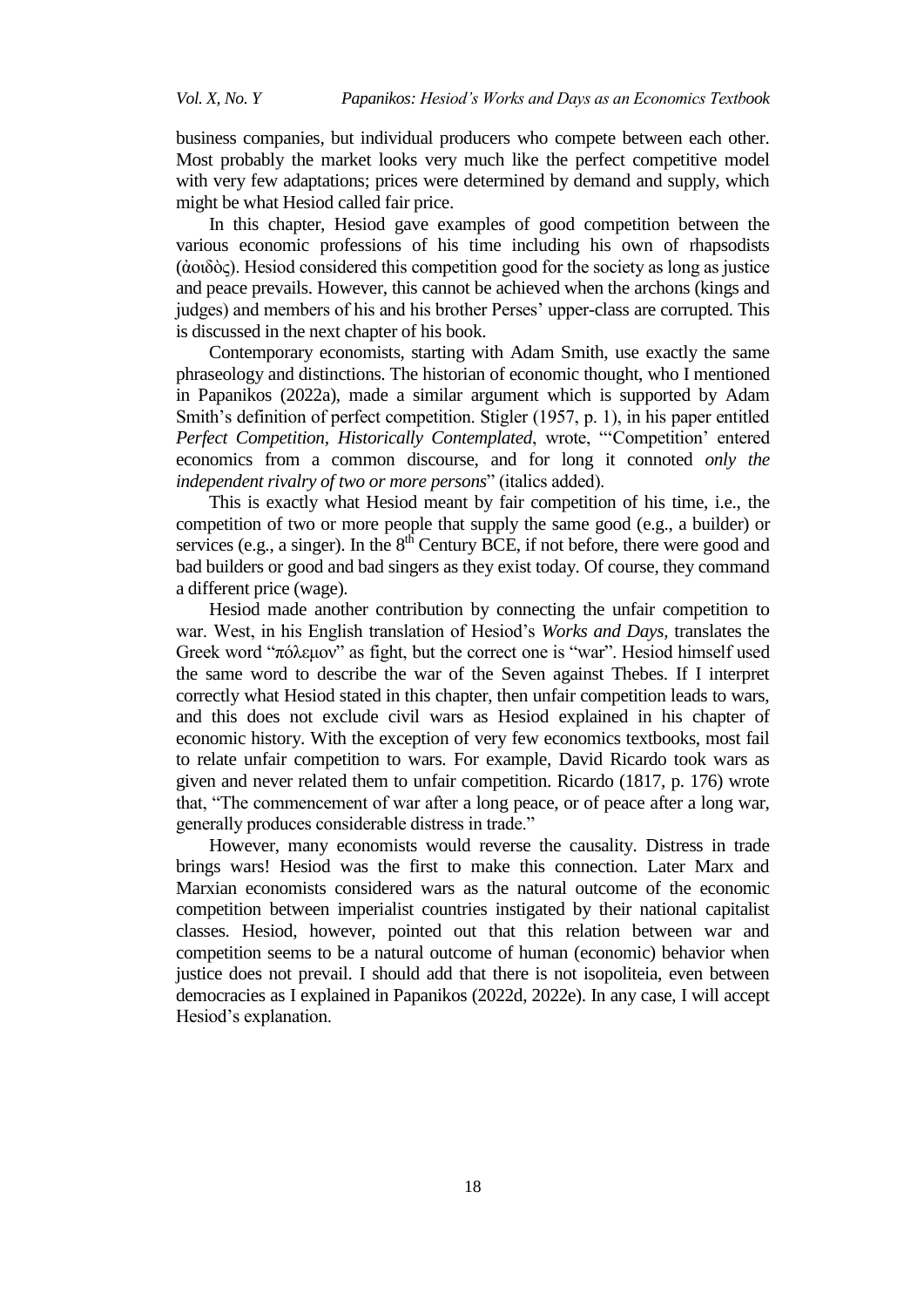### *Economic Corruption [33-41]*

l

As I have demonstrated in Papanikos (2014, 2015), corruption is an economic issue which has been thoroughly analyzed in the contemporary economics literature; especially the economic growth literature. Even though the evidence is inconclusive, there is a wide acceptance that corruption is negatively related to economic growth—so also thought and argued Hesiod 3,000 years ago.

In Hesiod's times, basileis (kings and jurors) were the archons who controlled the executive and the judiciary powers. They were responsible to judge economic and other differences between citizens. Hesiod called them wise when he appealed to them to listen to his side of the difference with his brother, but he also characterized them with the beautiful noun, "gift-eaters" (δωροφάγους).

The literature on corruption is huge and I am not going to discuss it here. It seems to me that the same characterization applies to today's Greek politicians and judges<sup>17</sup>, as well as to many non-Greeks. Unfortunately, Hesiod's work has had no impact on them. They still remain gift-eaters (δωροφάγοι).

There are two types of corruption. Hesiod mentioned both: the economic corruption when members of the upper class, like Perses, think about stealing other people's property and valuables; and the ethical deterioration of values, of trust, of solidarity between people, especially those who live next to each other and those between relatives. These types of corruption are determined by formal institutions (judiciary) and by informal institutions such as culture and the level of civilization. Hesiod's views on this important subject can be found everywhere in his work.

Contemporary economic research has looked at the role of culture and formal institutions. In a survey of this literature, Alesina and Giuliano (2015) have looked at the relation between culture (values of people) and formal institutions. Many factors determine culture and formal institutions such as geography, technology, epidemics, wars and historical shocks. Hesiod's should be considered as a pioneer in emphasizing these factors and the role of culture and formal institutions on the economic progress of society.

In this chapter, Hesiod scorned his brother that his attitude (culture) towards going after his and other people's properties had no future. In nine lines he used so many economic words that are of great interest. He told his brother that he must first solve his own individual economic problem and when he reached what economists have called his "bliss point" (κορεσσάμενος), only then can he start debates for foreign property (κτήμασ' ἐπ' ἀλλοτρίοις). He would not have a second chance because, as explained below, he had a bad reputation of snatching other people's property by bribing the archons. If only he knew that an increase in such wealth does not bring happiness.

It is obvious and becomes clearer below, that in this chapter Hesiod, as contemporary economists do, paid great attention to the culture (values) of his brother and the corruption of formal institutions (judiciary).

 $17$ One economic aspect of corruption is tax evasion which is as old as the written history itself. Solon's tax reforms not only aimed at fairness, but to reduce corruption. I have discussed this issue in Papanikos (2015) and in more detail in my book Papanikos (2014).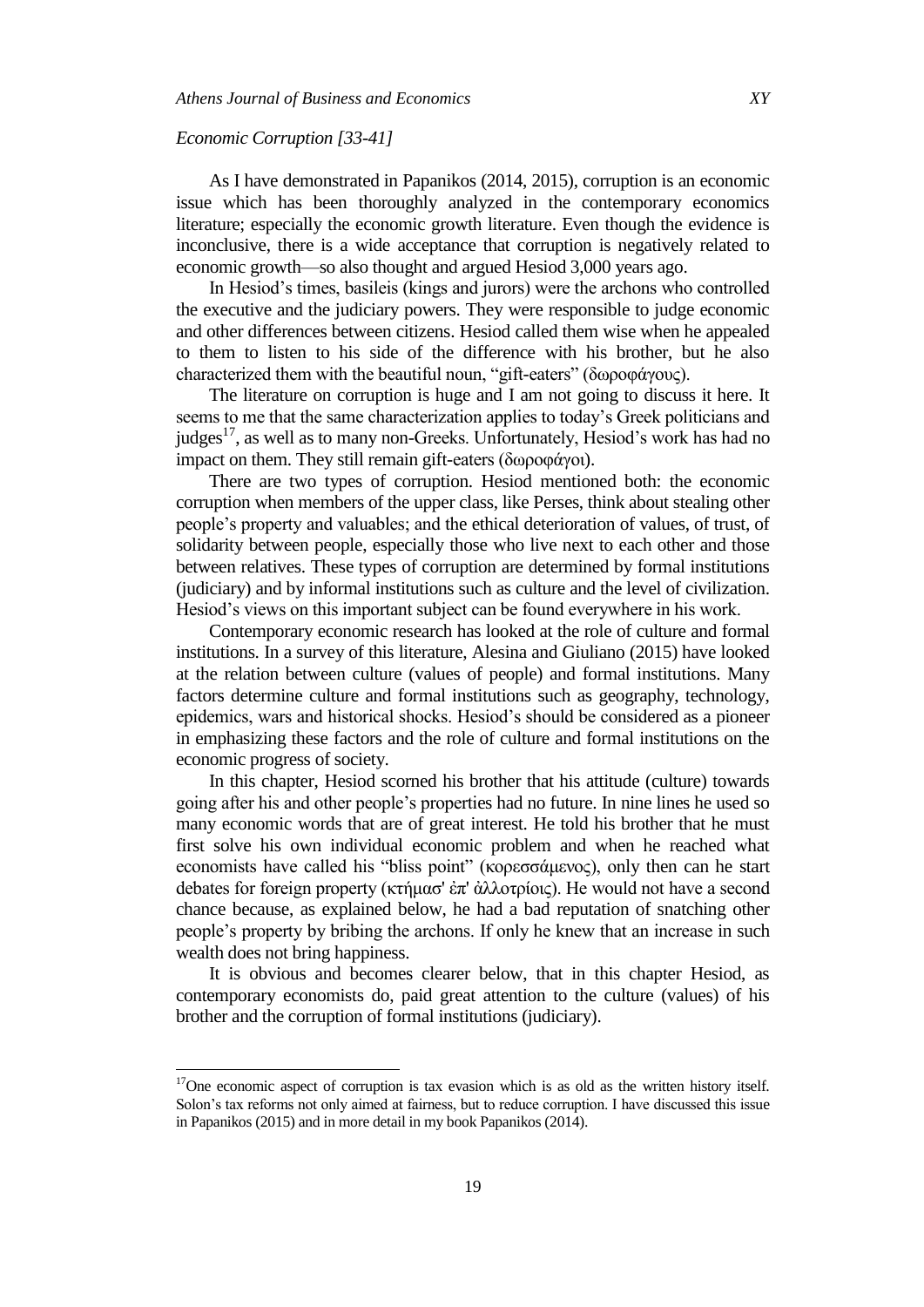l

### *Scarcity [42-46]*

This important contribution of Hesiod on scarcity is examined in detail in Papanikos (2022c) and I will not discuss it here with the detail it deserves. I think this is the greatest contribution of Hesiod's economic analysis. He defined scarcity with a superb example. He stated that if scarcity did not exist, then one can work one day and satisfy the material needs of an entire year. Also, in other parts of Hesiod's works, we find the issue of scarcity to reappear many times.

Many economics textbooks start their justification of the need to "economize" (Hesiod used the word *θειδώ*), in other words a need for economic analysis. Hesiod was the first economist to define economics this way. However, he did not do only that, he did something more. No economics textbook provides an explanation why scarcity exists. Why, for example, can't one and only one apple tree produce all the apples, apple juice and apple pies that ten billion people would eat and feel fully satisfied, or as Hesiod would put it, "κορεσσάμενοι"? Why?

No economics textbook has provided an answer, but they take it as given. Hesiod provided a metaphysical explanation of the unexplained phenomenon of scarcity, but his analysis can be used to distill an important dynamic (diachronic evolution) trend of the scarcity problem. Both are examined in detail in Papanikos (2022c), but a sketch is given below.

# *The Metaphysical Explanation of Scarcity [47-53]*

Hesiod wrote a beautiful myth on the scarcity issue similar to Paradise, but with a much more interesting scenario. Contrary to the story of a lost Paradise, Hesiod's myth is an economic one. Hesiod's story is full of contradictions and logical gaps. Economists, however, are used to such analyses anyway<sup>18</sup>. Hesiod's story develops as follows.

Firstly, the human race was living in abundance. Secondly, and for some unexplained reason, Gods took away the technology of fire from the human race<sup>19</sup>. Next, Prometheus<sup>20</sup> stole the fire from Gods. Following this, the Gods got angry,

<sup>&</sup>lt;sup>18</sup>I consider the story of perfect competition as the best of all stories told by economists. The problem is that many of them believe that it is not a yardstick, but it represents some reality. In my first year of studying economics, I was exposed to the perfect competition model: an excellent myth of how the economy should work. However, as in all good myths, I found some logical gaps. For example, I asked my teacher, since all firms are homogeneous and so many, when the price goes down which firms will drop out of the market since reducing quantities was not an option with the given cost structure. Or why profits generated in the short run when the MC>AC goes to capital. All myths have contradictions and logical gaps.

<sup>&</sup>lt;sup>19</sup>The explanation given in *Theogony* [535-560] is not sufficient because it presupposes that the human race was facing scarcity. For example, there would have been no need for Prometheus to cheat Zeus and save on the sacrificed meat if all goods were in abundance. This gap does not reduce the beauty of the myth. As an economist, I would say let us assume the gaps away and continue with the story because there is a moral (nice conclusion) at the end. It would not be the first nor the last to assume logical problems away from the nice myths, which economists have developed the last two-three centuries.

 $20$ The etymology of the word "Prometheus" is of economic interest. It can be translated as "foreteller" or "foreseer", but the one I prefer is "forlearner", i.e., learn before you do something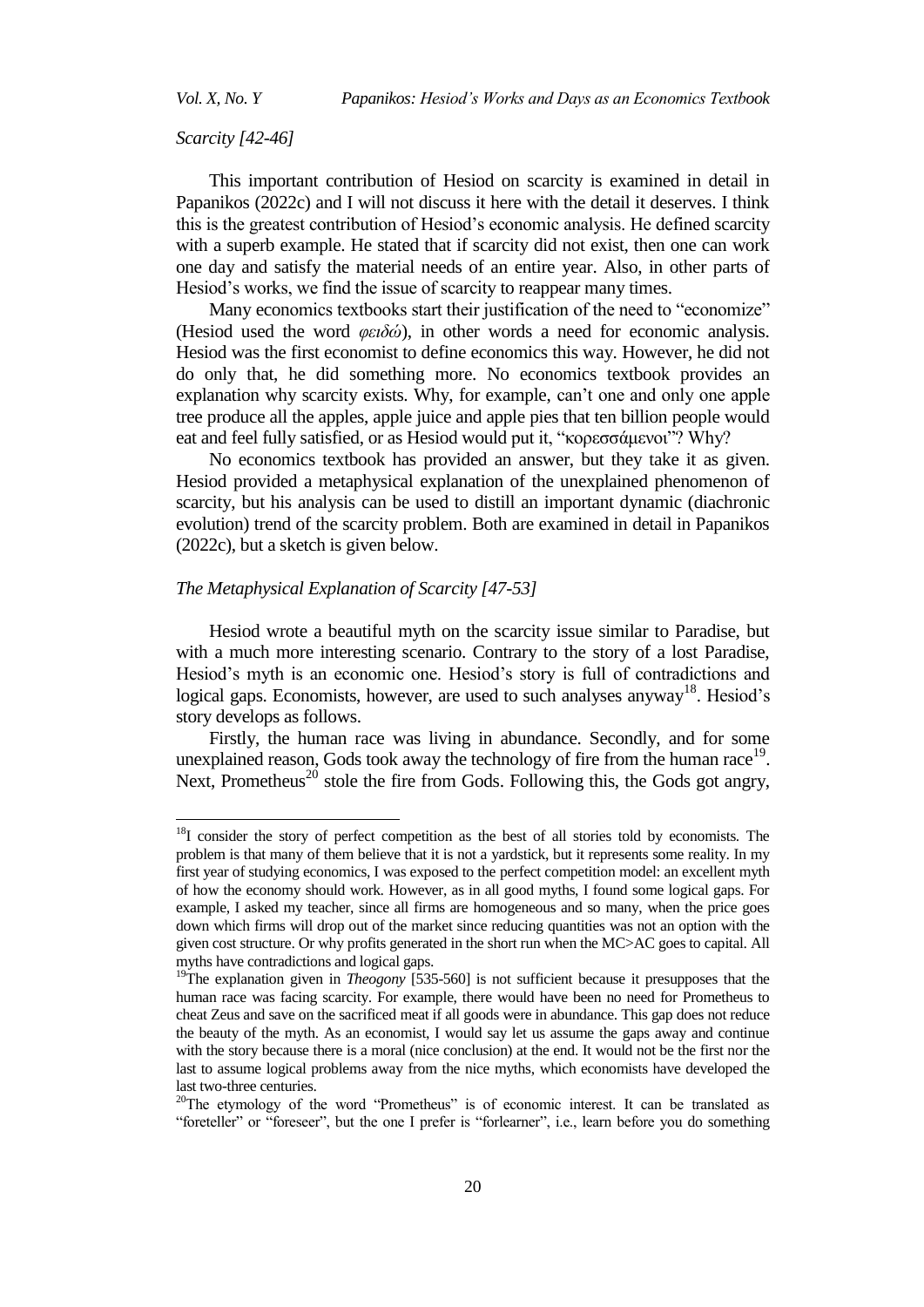very angry with Prometheus. However, for some unexplained reason, they decided not only to punish Prometheus, but the entire human race. After all, Plato (in his *Symposium* for example) was right to have his doubts about the morality and ethics of Hesiod's Gods. They looked too much like human beings to Plato. Sometimes, they behaved like "monsters" and "animals," not like Gods. The story continues with the Gods deciding to create a beautiful woman, and here the story becomes very salable (sexy) to the masses. Zeus asked all Gods to contribute with gifts "δῶρον" and all (παν in Greek) the Gods gave many gifts ( $\delta\omega\rho\alpha$ ), and for this reason she was named Pandora ("all-gifts"). Now these gifts included the beauty of appearance (to make men tremble with lust as Hesiod stated; I guess women's lust was left out until Sappho's time one century later). The wickedness of her soul was also a gift given by Gods to punish all men (I repeat: not women). Something that puzzled me in this myth is that Zeus asked the Goddess Athena to teach her various professions (I translate the word ἔργα as professions); particularly how to weave the loom. I could not find any logical interpretation of why a woman whose purpose was to play a role of a "bombshell" needed to know how to be productive. My only explanation is that Hesiod was a great economist and all his analysis had an economic justification. He wanted to give a productive role to women and this was in the production of textile and apparel. Pandora was then not sent to Prometheus, but to his brother, Epimetheus, i.e., the one who learned by making mistakes assuming that it was not too late. Epimetheus was so "stupid", as most men are when they see beautiful (sexy) women, that he had forgotten what his brother, Prometheus, told him which was not to accept any presents from Gods. Next, and so far so good, with Pandora came a jar (and not a box as Erasmus translated it) full of all possible sufferings: scarcity of goods, diseases and so many other things. However, the jar had a lid which Pandora opened and all the bad things hit the human race. However, Pandora was smart enough to put the lid back on and close the jar. I assume that the poor woman did not know what was inside the jar. Hope was left inside; the only good thing left for the human race. Hope relates to technology because the human race hopes to find solutions to its problems by inventing new technologies which will be brought by Prometheus, assuming that he is not bounded. Many political systems have sought to bound Prometheus throughout history.

Needless to say, the beauty of the myth attracted a global interest of artists and writers, which I am not going to review here. My favorite question is the following: Is it Pandora's fault or Epimetheus' stupidity that the human race is faced with scarcity and epidemics? Why would Pandora put the lid back and kept hope inside? Was it Gods' will or her own smartness (as a result she was forced to be one of the humans)?

My own interpretation is that scarcity cannot be explained by nonmetaphysical means. Remember my curiosity of why an apple tree does not produce apples for 10 billion people but only for few, and only after applying very hard human labor. However, the myth of Prometheus shows how the human race

-

from "pro" and "metheus" which might be the root of "method" or "learn" (μαθαίνω). An interesting coincidence is that in Modern Greek the noun "prometheia" means, "when I buy food in advance", i.e., before my need to eat.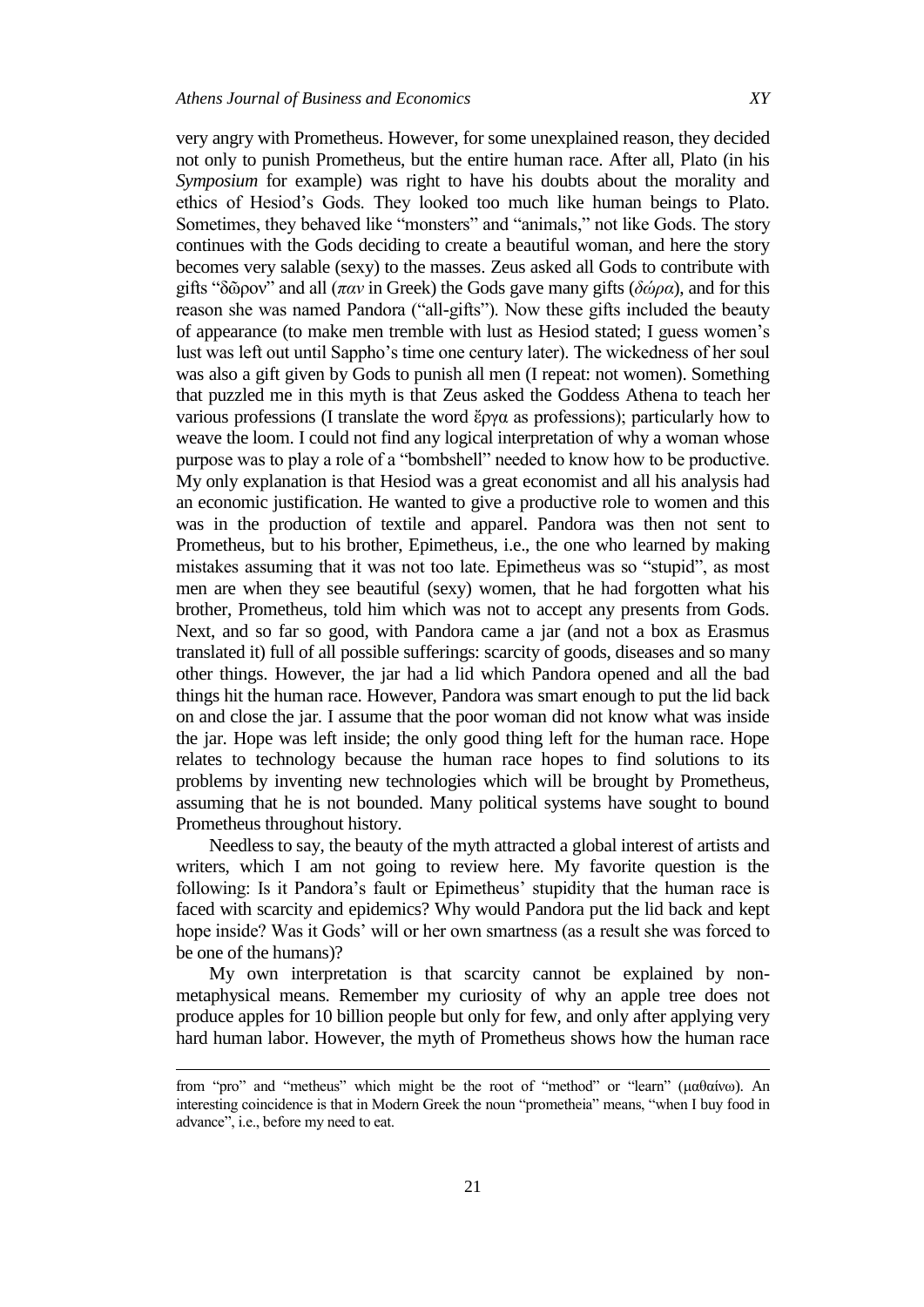*Vol. X, No. Y Papanikos: Hesiod's Works and Days as an Economics Textbook*

can revolutionize the means by which the scarcity problem is diminished and hope that technology one day will eliminate it. That day many good<sup>21</sup> things will happen, including that there will be no need to learn economics. I guess the Nobel Prize for Economics will be abolished as well.

Hesiod himself was most likely not satisfied with this beautiful myth to explain scarcity and so he developed a new one by opening up a new chapter which is his theory of economic history.

### *A Theory of Economic History [105-201]*

This chapter is the second largest of the book. Hesiod develops his theory of economic history. As many writers after him did (Marx was one of them), Hesiod looked at the historical human development (he calls them races) as going through different historical periods. These periods have economic characteristics and the use of metals and technology is the most important one. After scarcity, I consider Hesiod's theory of economic history or human development as his most important contribution to economic analysis, and I have examined it with all the deserved detail in Papanikos (2022b).

# *Justice, Peace and Economic Growth [202-285]*

Economic analysis has expanded to analyze many issues which are not in the strict sense economics. I have already mentioned the institutions and culture. Many studies have related justice and peace to economic growth. So did Hesiod in chapter eight of *Works and Days*. The chapter opened up with a new parable, but this time the aim was at the archons (kings and judges). Hesiod considered justice and peace (stability and absence of wars that kills the youth) as the most important determinants of economic progress and growth. Justice makes the city prosper (τέθηλε πόλις) and its people to bloom (λαοί δ' άνθεῦσιν). Hesiod uses here two verbs that relate to production, and to make sure that this intention was understood, he made it explicit in this chapter in a few lines below.

According to Hesiod, in a city with peace and justice there is no starvation (λιμός) because there is high production (πολύν βίον) such as wheat (ζείδωρος<sup>22</sup>), meat (ὄιες), fleece (μαλλοῖς), honey (μελίσσας). Generally speaking, in this city the products grow forever (θάλλουσιν δ' άγαθοῖσι διαμπερές). Now economists are exhilarated in citing Amartya Sen's "proverb" that starvation, or to use his own word, famines, do not happen in democracy, assuming that in a democracy there is

l

 $21$ Many learned economists might relate this to another masterpiece written by Aristophanes in 408 BCE and then revised in 388 BCE, entitled "Wealth" or *Plutus* in Greek. Even this relates mostly to the distribution of wealth, as the story goes that the blind God Plutus finally sees and reconsiders where to go. All become rich, but this does not solve the problems of the human race. Some people's utilities are reduced. The equal distribution of Plutus did not result in a Pareto improvement. Some people became worse off including the old rich lady who received sexual pleasure from her young lover. The lover did it for money. Once Plutus touched him, he became wealthy and he did not have to sexually please old ladies for money. What unthinkable things happened in ancient Athens in the  $5<sup>th</sup>-4<sup>th</sup>$  centuries BCE.

 $^{22}$ Actually, the word means "gifts of living", i.e., means of living.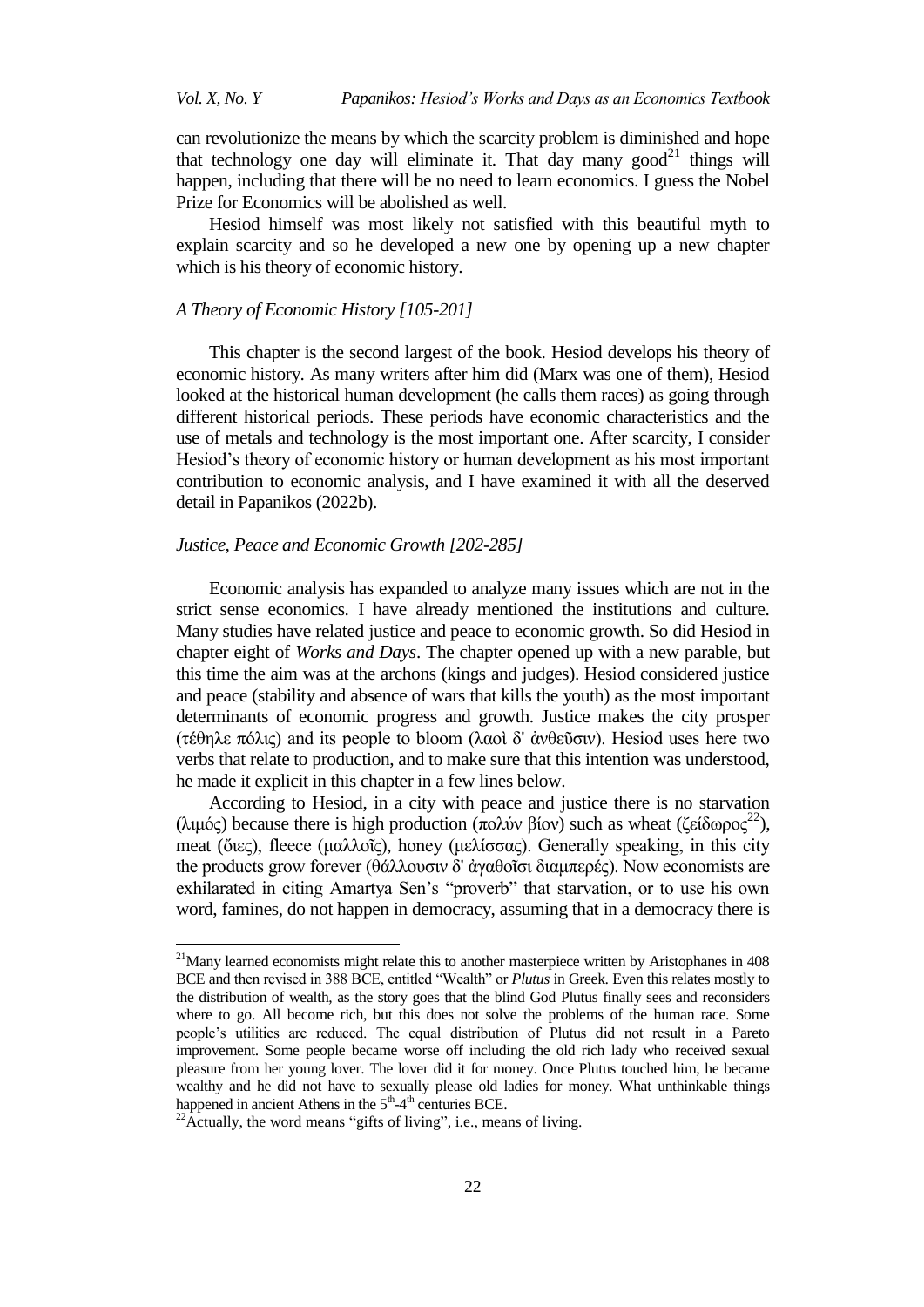justice and peace. I will not condemn Sen for plagiarism, but of ignorance of not knowing that Hesiod said that 3,000 years ago. Of course, Hesiod said it better by generalizing it. It is not democracy per se which does not produce a famine, but justice and peace. Many countries, which hardly can be considered democracies according to the five criteria of democracy as have been analyzed in Papanikos (2022d), have not faced famine, but there was peace and some sort of justice.

Many writers have claimed that in ancient times there was no concept of total economy and therefore economic growth. I think they should read Hesiod carefully. Hesiod talked about the economic growth of his city, which at the time was a state, the so-called city-state. He also defined economic growth as the continuing (uninterrupted) increase in aggregate domestic product (θάλλουσιν δ' άγαθοΐσι διαμπερές). Finally, when the economy is booming, so does the population. It increases and this of course brings happiness.

Let me further explain the meaning of the three words because not all are economic terms, but Hesiod used these terms for his economic analysis of growth. First the verb θάλλουσιν (θάλλω) means grow, either for tress or societies. In *Works and Days,* the word is used to describe humans (or cities as explicitly stated by Hesiod), who prosper, thrive and are happy. The meaning of the word *ἀγαθοῖσι* is the same in modern Greek and of course in English. It means "goods"—not in the abstract, but economic goods which are produced with hard labor (toil) as so eloquently described by Hesiod. The last word of διαμπερές is the most important one because it relates to economic cycles or to the idea of uninterrupted economic growth. It relates to a time period, like the word *diachronically*. The word *δια* has the same meaning as the word *dia*. On the other hand,  $\pi \varepsilon \rho \varepsilon \zeta$ , has the meaning "until the end". However, the English translation is, "uninterrupted growth of goods," which is achieved by justice and peace.

In conclusion, Hesiod had an explicit theory for economic growth. It took economists thousands of years to come up with the same definition of economic growth as the one Hesiod gave. However, Hesiod did not only explain total economic prosperity, but individual prosperity as well, which is discussed in the next chapter of his book.

# *Work and Individual Economic Prosperity [286-320]*

In this chapter, Hesiod started with a very thoughtful comment which related to the different abilities of human beings. Firstly, there are those who understand things by themselves. Actually, he used a superb adjective to describe these people as the best of the best: "πανάριστος". These are the genius people, the ones with brains. However, this is not by itself sufficient. The best of the best must first understand what is best and I guess education helps. The second type of people are those whom listen and learn (are persuaded) by others; I guess from the best of the best. Hesiod uses the adjective "έσθλὸς" to describe this second type which has a double meaning. It can mean good, but it can also mean economically (materially) rich. These people can become good or rich if they learn. I tend to adopt the latter meaning of the word because in this chapter Hesiod talked about individual economic prosperity. The third type of people Hesiod called useless men (άχρήιος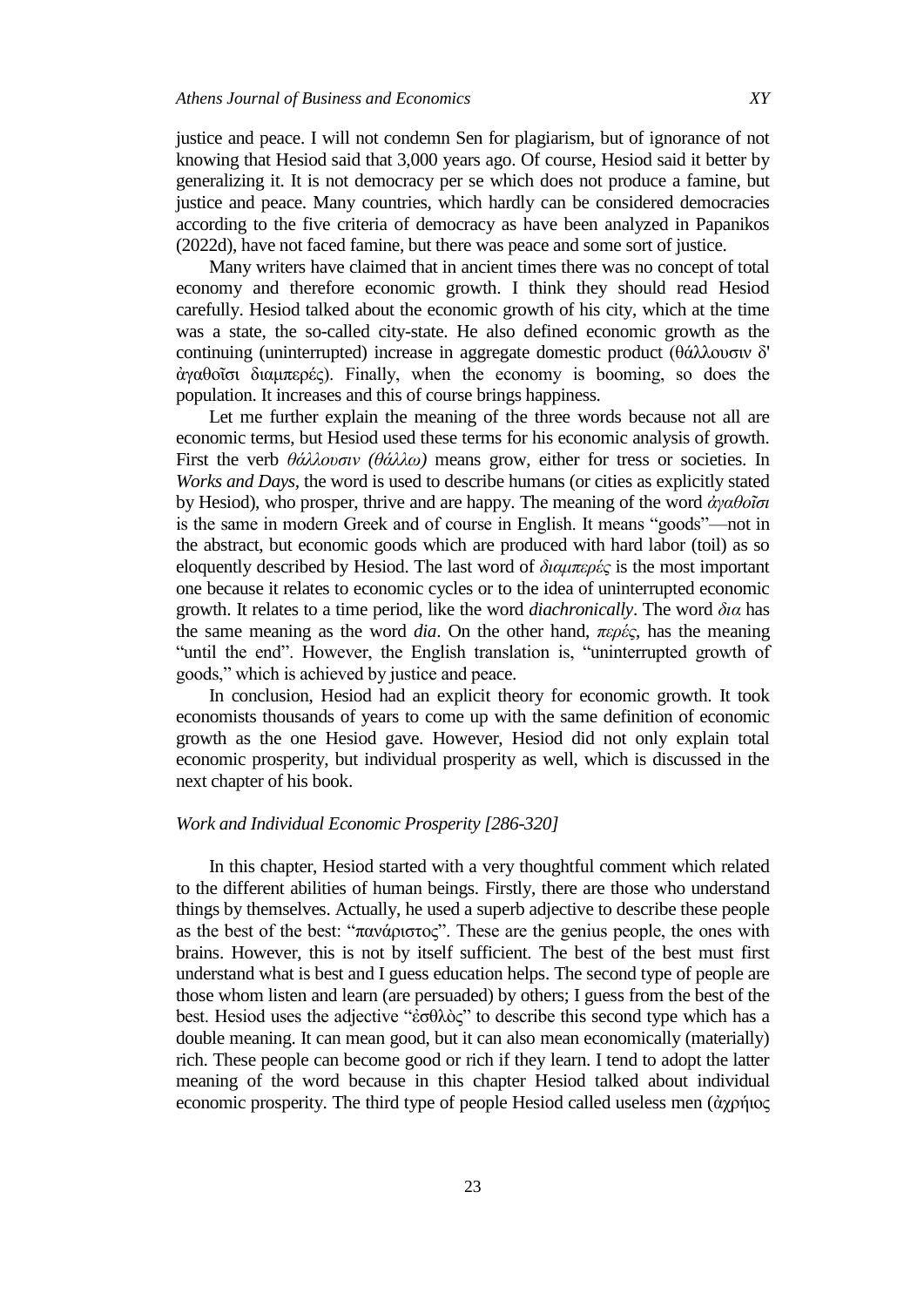*Vol. X, No. Y Papanikos: Hesiod's Works and Days as an Economics Textbook*

ἀλήξ) because they do not learn. Hesiod does not explain if this is due to their ability or to their willingness. My understanding of reading *Works and Days* again and again is that Hesiod meant the unwillingness of men to learn because ability or talent is given by Gods, as Hesiod is stating. Therefore, he could not blame the individual. Thus, he condemns those who have the ability to learn but they do not. Usually this is a description of a lazy man, whom Hesiod also condemns in this chapter which is devoted to work. Hard work is the only way that a man can solve the problem of scarcity. However, the argument of work and only work characterizes the entire book. Hesiod continues in his next chapter to explain how work and work alone can contribute to the individual prosperity and the accumulation of wealth.

### *Wealth Creation (Accumulation) and Ethics [321-345]*

The most important contribution of this chapter is Hesiod's closing remarks that by working hard you can accumulate property. As is the case with many of Hesiod's theses on various economic matters, the wealth creation arguments are spread throughout his book.

However, in these verses the creation of individual wealth is related to Hesiod's moral philosophy of honest and hard work. Hesiod states that wealth should not be created by stealing or by deceiving using words, i.e., lies. He explicitly says that if profits ( $\kappa \epsilon \rho \delta o \varsigma$ ) are made by unethical means, then in the long-run this wealth is not sustainable. Why? Because Gods will punish such a way of making material wealth (ὄλβος). Wealth can be created only with individual ethical behavior and hard work and in this way, Hesiod says you will buy other people's property and not other people buying yours.

### *The Micro-Environment of Family Business [345-360]*

Hesiod in this eleventh chapter opened up a new discussion which looked at the micro-environment of households and family businesses. Hesiod so far has examined the macro-environment of peace (stability) and justice which can bring economic growth to the city. He also examined the individual role in creating wealth through hard individual work and the accumulation of property. Now, as a good business economist, Hesiod examines the role of neighborhoods, friendships, philanthropic donations, etc. All of these make up what can be called the microeconomic business environment.

As mentioned, the book is didactic as a textbook should be. Hesiod opens up this chapter by explaining who should be invited for dinner and who should not. Friends should be welcomed and enemies should be avoided. However, what is important is to invite your neighbors because if something bad happens to your land, then the neighbors run for help first and then the relatives. He prays for a good neighbor because then things and capital will not be lost.

However, in the following verses Hesiod makes an unexpected discussion of borrowing money using the good neighboring relations. He says that when you borrow money from your neighbor, you should return what was borrowed but also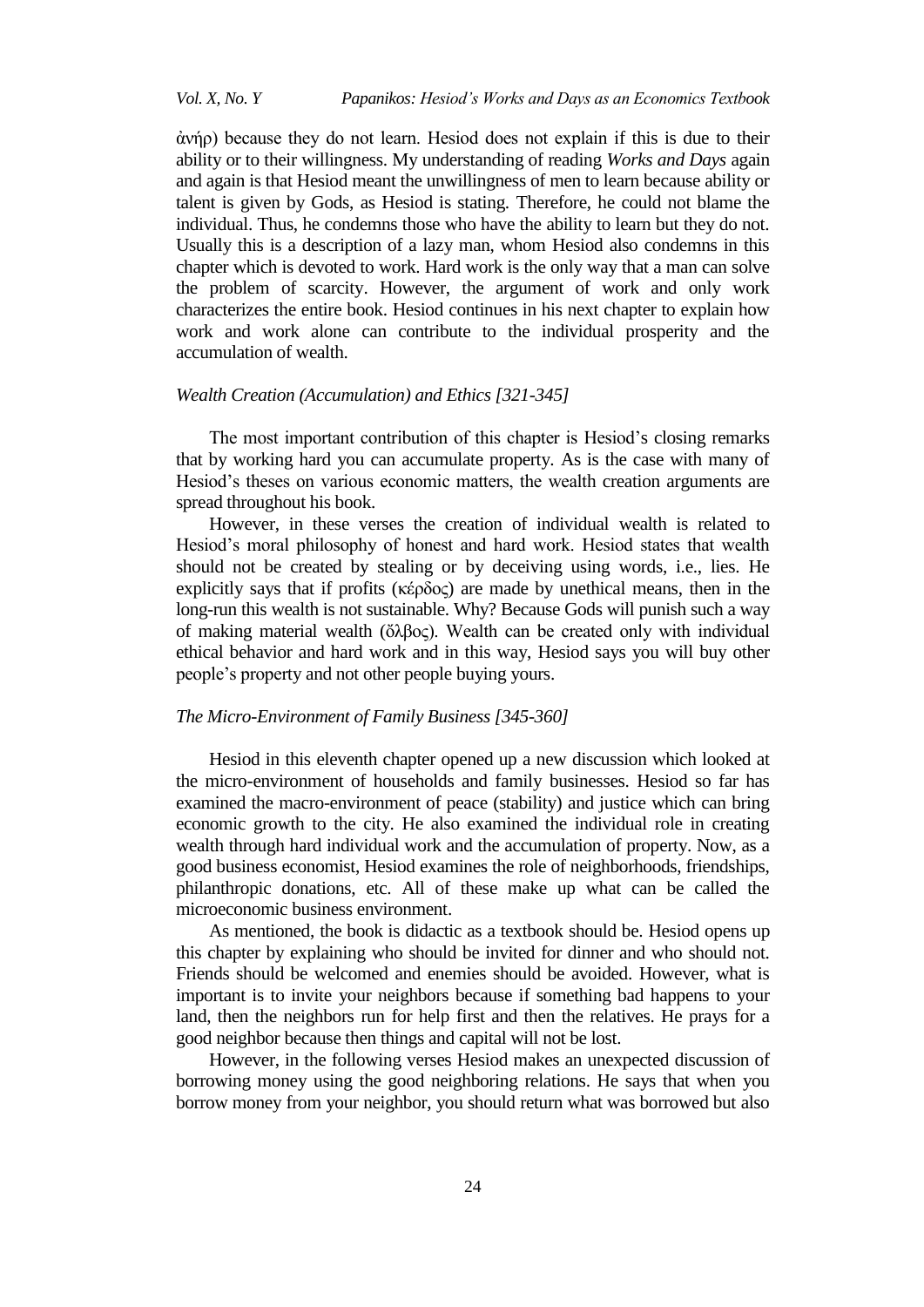examined at the microeconomic level.

adding something. This way whenever you are in need again you can count on help. Here, Hesiod implies a reputation effect. In my old days in my village which looked so much like the Hesiod's village, the local bank branch would use the same method to lend money. Borrowers were separated between those with good and bad reputations. Good borrowers were the ones who were returning the money on time. Hesiod then considers that one makes bad profits if they are made this way. Or, in his own beautiful words, "don't make bad profits; bad profits are equal to loss [μὴ κακὰ κερδαίνειν· κακὰ κέρδεα ἶσ' ἀάτησιν (352)]. It is important to note here that Hesiod does not resort to a metaphysical explanation. He uses the fact of life which is called the reputation effect. This issue has been thoroughly

A few verses follow which refer not to borrowing and lending, but to philanthropic giving. As I have explained in Papanikos (2022a), he was not at all against giving to those in need, but giving to those whom do not give even though they have the means (money) to give. He stigmatizes stinginess in these verses.

### *The Economics of Family Consumption and Inheritance [361-380]*

This chapter is very difficult to separate from the previous one because Hesiod developed many ideas about the microeconomic environment of the household (verifiable or testable hypotheses economists would call them), which need further development. These ideas relate to the issues of utility, happiness and eudemonia.

Hesiod here talks about family business in general such hiring a worker and the wage which should be paid; family savings and how these can help in cases of a famine; scarcity at the household level and how this cannot be avoided, but can be mitigated with good household management; building trust among relatives and friends; the choice of a wife whose role is very important in increasing family wealth; the optimal family size which is related to the size of family business and what economists call today, marginal productivity of work.

From a microeconomic point of view all of these issues are extremely important, but I think they are lost by examining too many different things in very few verses. These issues come and go, particularly the family farm business. I was able to separate at least three such chapters which are examined below.

### *The Annual Production Process of the Family Farm Business I [381-535]*

Next Hesiod opens up a lengthy discussion of the production process of the farm business which is the longest chapter of his book. Not only is this the longest, but it is one of the three chapters devoted to the same subject. Of great interest is the introduction of this chapter. Why do people want to start a business to produce goods and services? Any contemporary economist would respond by explaining that it is because the owner maximizes profits (or the present value of the firm). The accumulation of profits becomes personal wealth.

Hesiod starts this first chapter on production with a big "if". He stated that if someone wanted to maximize wealth, then he should organize his production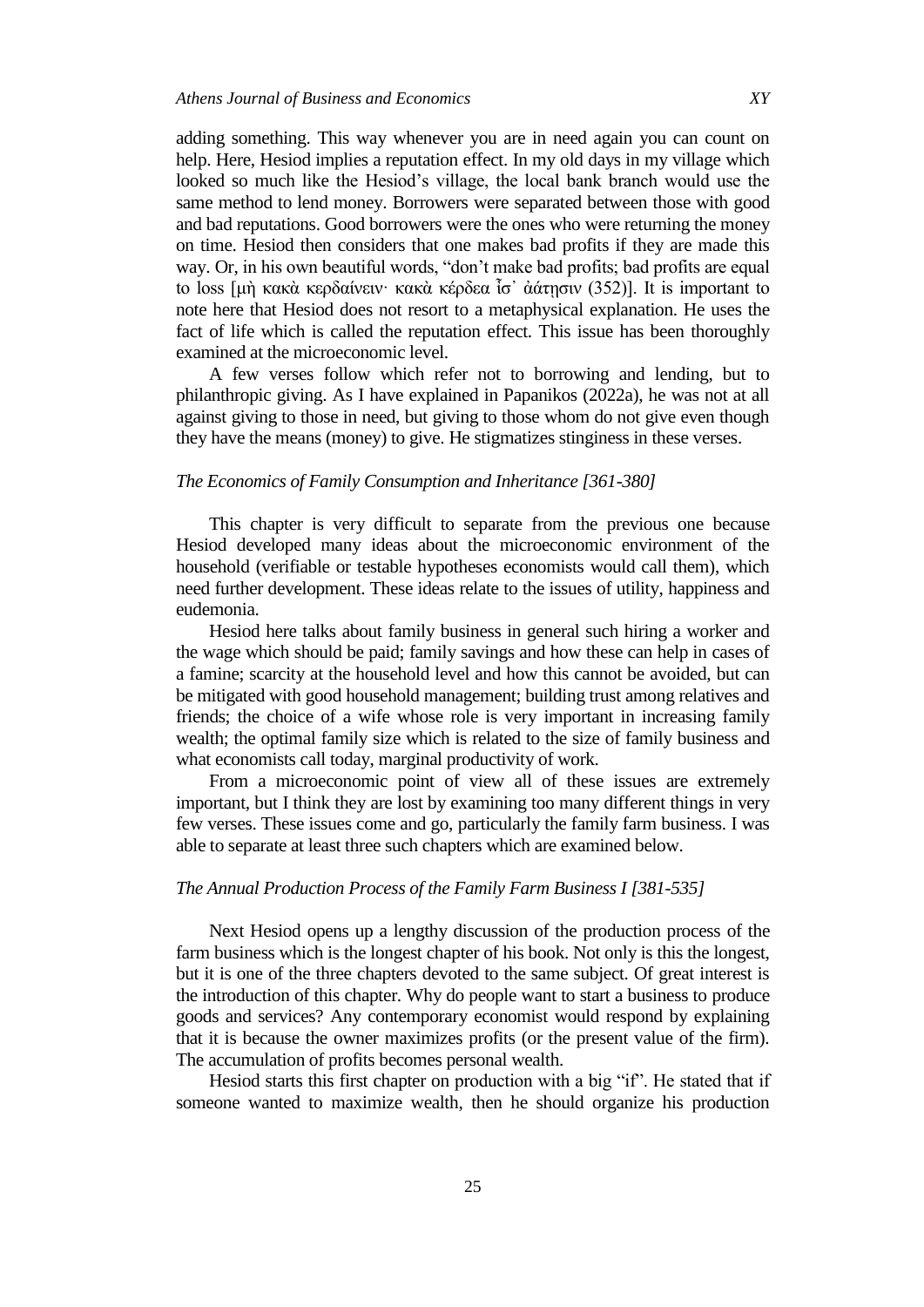(business) as Hesiod advised. He uses a better word for maximize wealth: crave wealth, which reminds me Keynes' postulate of the "animal spirits" or Marx's "capitalist urge to accumulate".

Wealth here is clearly defined with the old and Modern Greek word of "πλούτος" known in English from the political system which is controlled by the rich (wealthy): plutocracy.

Hesiod has a microeconomic theory of labor. All wealth is produced by hard labor –one work after another, Hesiod advises (382).

However, Hesiod considers this part very important and therefore devotes many verses to outline a work plan for a farm owner, which supposedly is the advice that Hesiod gives to his brother Perses. The aim of the plan is to avoid poverty which forces people to beg for money. People help once, but they do not do a second time. Hesiod tells his brother (396-397) that he is not going to give him anything anymore. He advises him to work because this is what the Gods want the mortals to do.

This long passage of the book indicates something very important. Hesiod here does not talk about a small household, but for a relatively big family farm business. The owner of the business has what we may call today full-time workers and part-time (seasonal) skilled workers who help in the farm business.

### *The Production of Clothes [536-557]*

Between the first and second chapter on the annual production process in agriculture, Hesiod talks about the production of clothes. Even though this might not look like a well-organized book structure (which is actually true), here, though, there is a good explanation for it. Hesiod followed the calendar (annual) approach to the production process and the production of clothes are mostly needed in winter. What is not clear here is who "manufactures these clothes". Each household, most likely, had its own production of clothes.

### *The Annual Production Process of the Family Farm Business II [558-581]*

This chapter continues the discussion of the production process in agriculture of chapter thirteen above. Here Hesiod offers his description of the production process of a winery, which was the most important in the ancient Greek economy after the production of cereal and olive oil.

He also continues to talk about the production process of farming, but in this chapter, it is about the harvesting. The discussion of the production process in agriculture is interrupted for a second time with the inclusion of a chapter on leisure time. The reason is very simple: Hesiod follows the annual calendar and it is now the month of August.

### *Leisure Time [582-596]*

As I explained above, Hesiod presented the annual production process in what we can call "real" time as opposed to a "logical" sequence of activities. This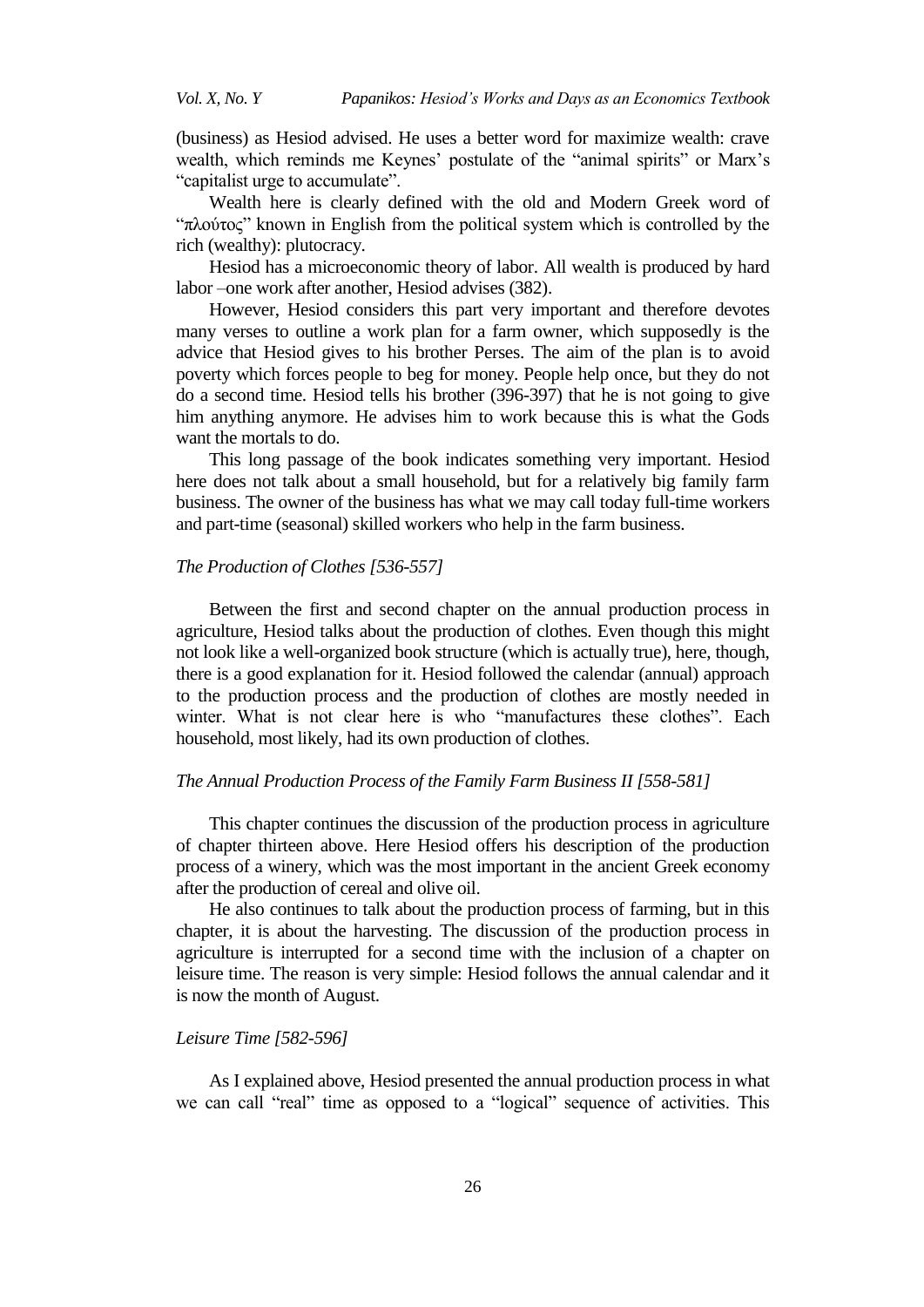sixteenth chapter deals with leisure time. Hesiod gives an excellent description of what people can do.

It is a perfect description of a picnic in ancient times with no difference at all from any picnic in any part of the western word that I know of. It included the consumption of food and wine. It also gave some hints about women's lust during this period. Hesiod uses the expression: μαχλόταται δὲ γυναῖκες (586), which means lustful are the women during this period. The adjective  $\mu \alpha \gamma \lambda \phi \zeta$  means lustful and μαχλόταται is the superlative degree of the adjective in its plural number for females. The Greek language is very specific about these sexual things in order to avoid confusion and misunderstandings. It was very important, the separation of males from females, at least in Hesiod's times, because the same issue became very complicated a few centuries later as described in Plato's *Symposium*.

What has always stricken me with this description above is that nothing has changed, at least in Greece, after 3,000 years. Firstly, Hesiod did not mention the month by its name, but he described it: a flower that blossoms late in the summer, the cicada song is stronger and women are lustful. There is only one month that this happens in Greece which is the month of August. Secondly, as in Hesiod's times, most contemporary Greeks take their vacation in August. Thirdly, and with a lot of anecdotal and no so anecdotal evidence, men and women, Greeks and tourists, have much easier sexual relations during this month than any other month of the year. A short trip to any Greek beach during August is sufficient to persuade someone why Hesiod did state that in August women are at the peak of their annual lust.

Remember that Hesiod described human activities on a yearly calendar (chronological) basis and now he has reached the month of August in his analysis. Economists have come to recognize the importance of sex and have developed models to explain it. Hesiod was a pioneer in that in his textbook he related sex to works and days.

All of us we wish we had more such excellent "images" by Hesiod on the leisure time of his period. However, Hesiod's book emphasizes work and not so much pleasure. After all, his book was meant to be read and heard by the members of his own upper-class and the basileis. Most probably they were the lazy ones.

### *The Annual Production Process of the Family Farm Business III [597-617]*

This is the third and last chapter of Hesiod's three chapters on the production process in agriculture. In this chapter, Hesiod provides the final activities of the production process, which includes the storage of all the products of the farm and their protection from thieves. Hesiod suggests the "hiring" of a watchdog with sharp teeth and suggests good payment in-kind, i.e., the dog's food should be plenty. These services are provided today by police and private security companies, which include technology, i.e., alarm systems. Despite all these, it seems that actual watch dogs are indispensable. It is difficult to find a farm today without at least one dog with sharp teeth.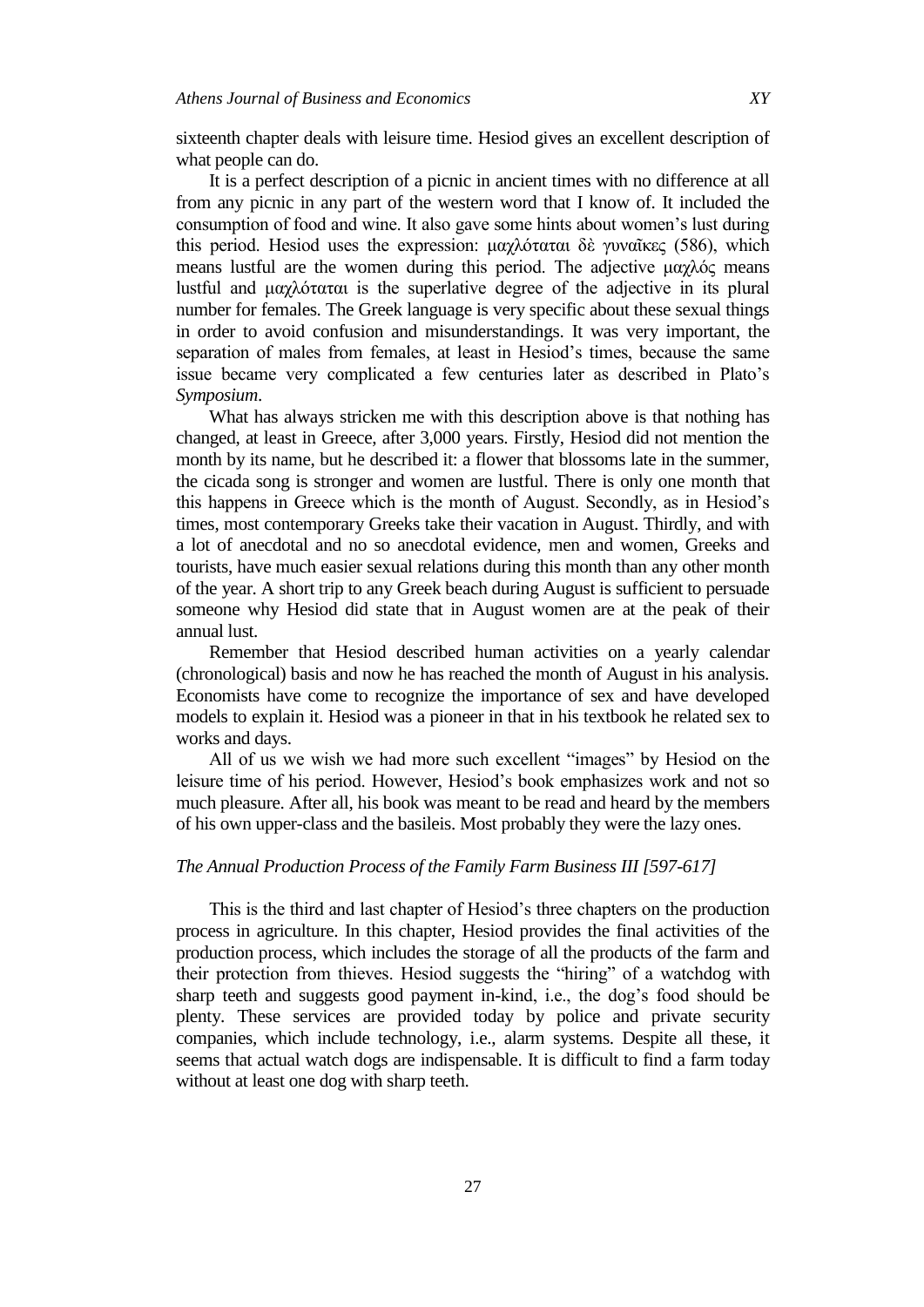### *The Economics of Seafaring [618-694]*

Chapter eighteen deals with seafaring which is something that Hesiod disliked as an economic activity because it has many risks, including the loss of lives (hired sailors) and products. In this relatively long chapter, there are many economic ideas which relate to uncertainty, risk, profits, and economies of scale. These issues were discussed in previous chapters and now Hesiod applies them to commercial seafaring. What is certain though is that in this chapter Hesiod talked about seafaring as a commercial activity which should bring profits. Seafaring is still an important Greek economic activity.

### *The Economics of Family, Friendship and Social Behavior [695-764]*

This chapter of Hesiod's work relates to chapter twelve above. The main issues here are the choice of a wife, the relations with friends and in general, social behavior. Of great interest is the conclusion of this chapter which Hesiod relates all these analyses to the importance of bad fame which never vanishes. This reputation effect was discussed in previous chapters as well as mentioned above.

#### *A Monthly Economic Calendar of Works and Social Activities [765-828]*

This is the part of Hesiod's book which deals with the "days", but includes many "works" as well. Many scholars of Hesiod have expressed doubts and different interpretations of what Hesiod really said in this chapter. Some have argued that this is part of another book Hesiod wrote on astrology (ornithomanteia) and expresses many superstitions that still exist today in many places of the world. Others have claimed that this does not belong to Hesiod.

There are many ways to read this last chapter of Hesiod's *Works and Days*. My reading is purely economic. Superstition or not, Hesiod presented a monthly plan of what to do. It is a monthly production function. Hesiod is an economist and a businessman. I am not sure if Hesiod believed in superstition, but it is not a bad thing if it helps to better an organization or a business without doing any harm.

To prove my point, I should emphasize what is the first of Hesiod's ―superstitions‖ that you should do the last day of the month. Hesiod opened his twentieth chapter with an activity that the owner of a farm business must do. This was not the first day, but the last (thirtieth) day of the month. During the last day of the month, the manager-owner should ensure that all works of the month had been done (like a monthly statement of works done!). Only then if the managerowner determined that the workers (people) had completed honest work during the month, their payments would be given to them (distributed). Payments would be distributed because some payments where in-kind and I guess not equal between all of them. This truly is amazing for all those who are being paid at the end of each month, after the supervisor has checked that they have worked all month. If superstition and astrology help in implementing this very practical business rule, so be it. There might be a costless way of enforcing bad owners of businesses to pay on time, because otherwise there will be a curse on them. I am sure many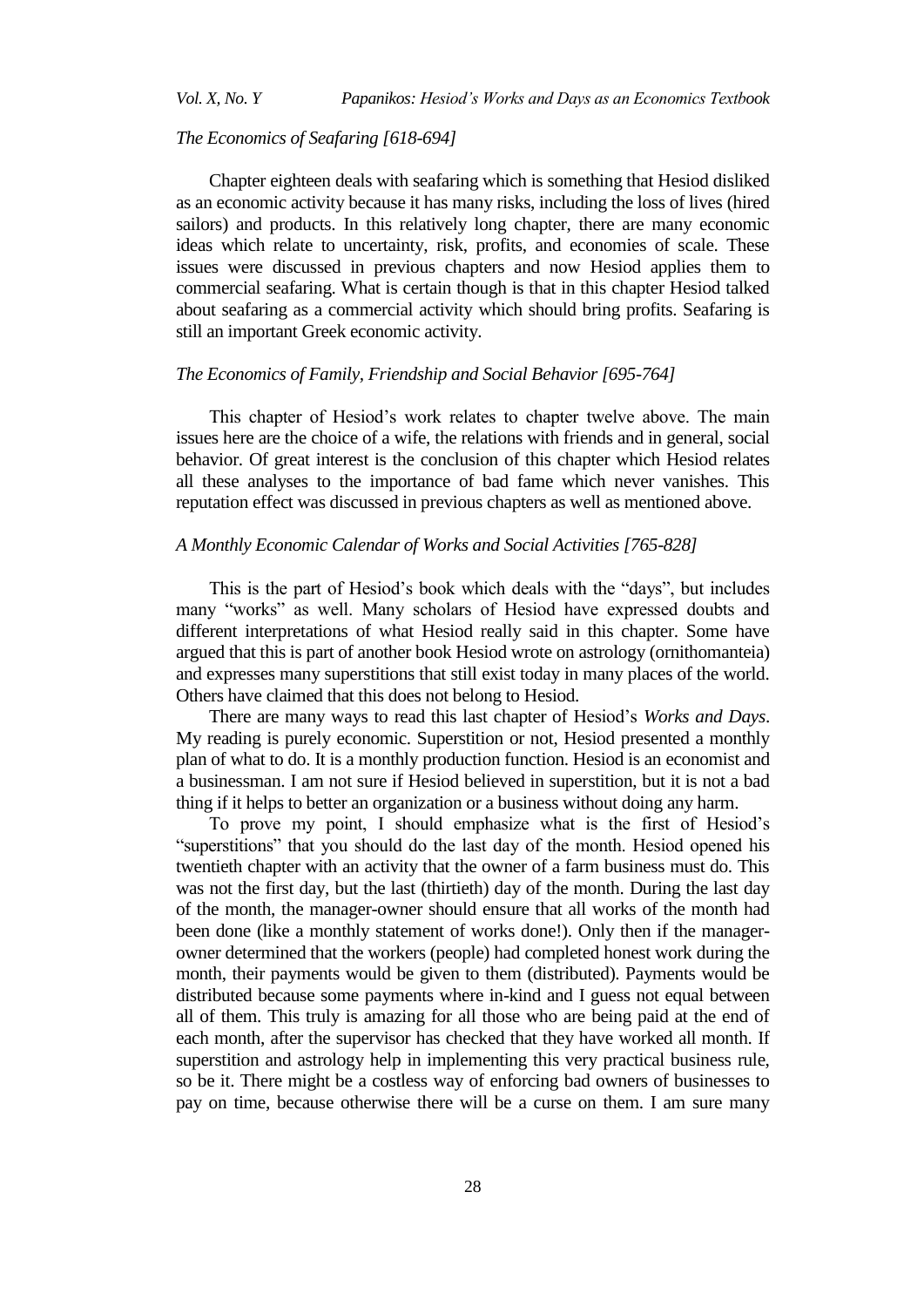workers around the world who are being paid late and not on time, wish their bosses would have the same superstition as once described by Hesiod.

All superstitions of this chapter are similar to the first one and my reading is completely different. My reading is that they help the production process and particularly to those who are responsible of implementing a day's activity on time. If they do not do, not only would they be paid less, but they would be punished by Gods; an excellent marriage of the ontology of wages with the metaphysics of superstition. This chapter deserves a separate paper to analyze all these superstitions as part of sound economic analyses. This is left for future research.

### **Conclusions**

Hesiod was a manager and an owner of a farm business, most probably one of the largest in the area, which he inherited from his father. Not only did his father provide him with the means to live a good life, but it was most likely his father who taught him. From his superb talent of learning it made him the first great writer of an economics textbook. It was his experience with the business of the farm and his talent which produced the masterpiece of his *Works and Days*.

Hesiod's method is one that most historians and economic historians use today. Hesiod had a very good education, but at the same time he also had good experience as a manager of a business (agricultural) enterprise. Discussions with his father also provided him with additional evidence. From the Greek mythology, Hesiod was able to distill what was important especially for his book. From his business experience he had first-hand data to analyze and include in his book.

The argument that Hesiod's *Works and Days* was used as a textbook of introductory economic analysis explains the poetic structure of the work. The poem was read out loud in social gatherings most probably with the use of long breaks and the use of musical instruments. This helps the memorization of the verses. It is well known that the first step of learning something is the ability to memorize (remember), and the rhyming style of the text enhances this ability. Thus, the poem's purpose was to be didactic, and as such, should be evaluated. This paper examined this aspect of *Works and Days* as an introductory text of applied economics. This also explains why so much emphasis was given to agriculture because almost all aggregate production comes from the primary sector. Also, as a good economist Hesiod analyzed the (social) institutions the same way that modern economists analyze the institutional arrangement of today's market.

Thus, the discussion over the authenticity of some parts of the poem is not really important because it is quite possible that new additions to the poem were made as it was passed down from generation after generation. What is important is that *Works and Days* was and is a useful economics textbook.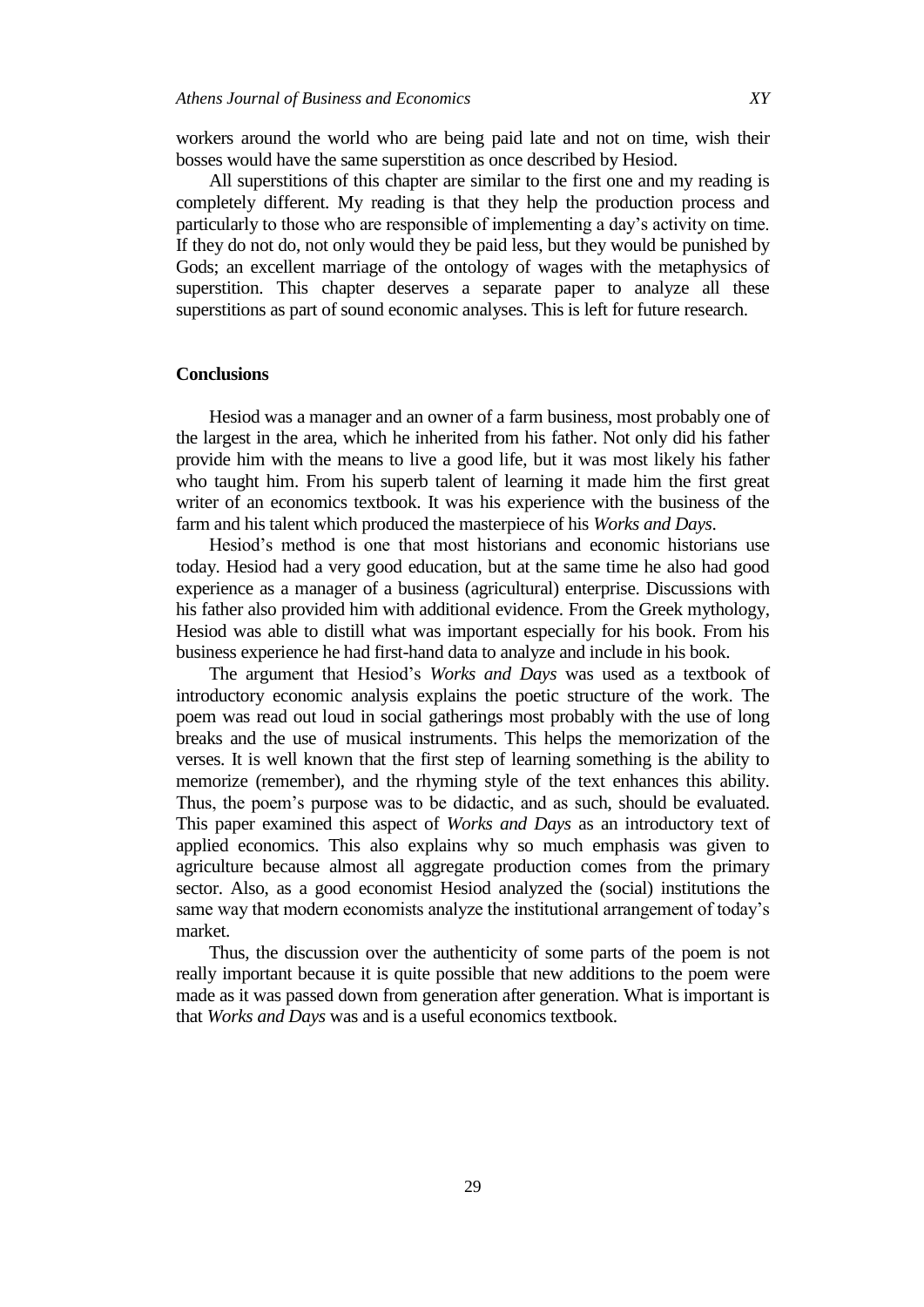### **Cited Translations of Hesiod's Work in English and Modern Greek**

### *Modern Greek*

Lekatsas P (1941) *Hesiod: Theogony, Works and Days, Aspis Hercules, Hoiai*. Athens: Zacharopoulos.

#### *English*

Mair AW (1908) *Hesiod, The Poems, and Fragments*. Oxford: The Clarendon Press. West ML (1988) *Hesiod: Theogony, Works and Days*. Oxford: Oxford University Press.

### **References**

- Alesina A, Giuliano P (2015) Culture and institutions. *Journal of Economic Literature* 53(4): 898–944.
- Aristophanes (5<sup>th</sup> Century BCE) *Frogs.*
- Bartlett RC (2006) An introduction to Hesiod's *Works and Days*. *The Review of Politics* 68(May): 177–205.
- Baumol WJ, Panzar JC, Willig RD (1982) *Contestable markets and the theory of industry structure*. New York: Harcourt Brace Jovanovich.
- Beall EF (2004) Theism and mysticism in Hesiod's *Works and Days*. *History of Religions* 43(3): 177-193.
- Claus DB (1977) Defining moral terms in *Works and Days*. *Transactions of the American Philological Association* 107: 73–84.
- Cook RM (1989) Hesiod's father. *The Journal of Hellenic Studies* 109(Nov): 170–171.
- Heath M (1985) Hesiod's didactic poetry. *The Classical Quarterly* 35(2): 245–263.
- Herodotus (5th Century BCE) *Histories*.
- Hesychius (5th Century CE) *Lexicon.*
- Knight FH (1921) *Risk, uncertainty and profit*. Boston and New York: Houghton Mifflin Company.
- Nelson S (1996) The drama of Hesiod's farm. *Classical Philology* 91(1): 45–53.
- Papadopoulos AP, Papanikos GT (2005) The determinants of vinegrowers employment and policy implications: the case of a Greek island. *Agricultural Economics* 32(1): 61–72.
- Papanikos GT (2014) *H οικονομική κρίση της Ελλάδος: μία ταξική ανάλυση υπέρ των μνημονίων*. (The economic crisis of Greece: a class analysis in support of memorandums). Athens: Athens Institute for Education and Research (ATINER).
- Papanikos GT (2015) Taxing wealth and only wealth in an advanced economy with an oversized informal economy and vast tax evasion: the case of Greece *Vierteljahrshefte zur Wirtschaftsforschung, DIW Berlin* 84(3): 85–106.
- Papanikos GT (2020) Thucydides and the synchronous pandemic. *Athens Journal of History* 7(1): 71–94.
- Papanikos GT (2021a) Collective decision-making in Homer's Odyssey. *Athens Journal of Mediterranean Studies* 7(1): 59-84.
- Papanikos GT (2021b) The first five verses of Odyssey and their adaptation to modern Greek and English language (in Greek) [Οι Πέντε Πρώτοι Στίγοι της Οδύσσειας και οι Αποδόσεις τους στην Νέα Ελληνική και Αγγλική Γλώσσα]. *Athenian Academic* Periodical [Αθηναϊκό Ακαδημαϊκό Περιοδικό] 1(2): 81-100. /<https://bit.ly/3JnO1qQ>